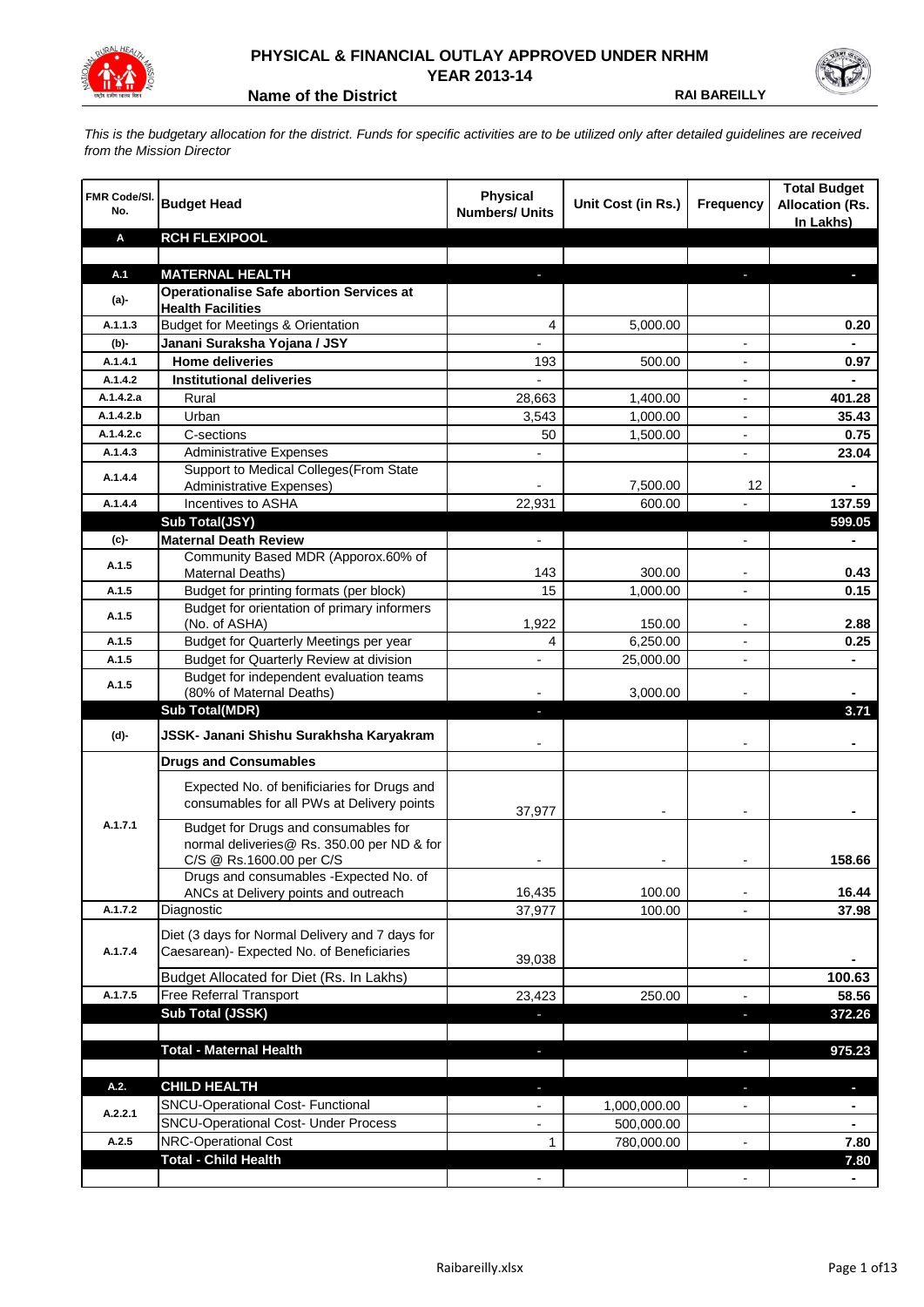| FMR Code/SI.<br>No.  | <b>Budget Head</b>                                                                                                                                                                                                                                                                                            | <b>Physical</b><br><b>Numbers/ Units</b>             | Unit Cost (in Rs.) | <b>Frequency</b>              | <b>Total Budget</b><br><b>Allocation (Rs.</b><br>In Lakhs) |
|----------------------|---------------------------------------------------------------------------------------------------------------------------------------------------------------------------------------------------------------------------------------------------------------------------------------------------------------|------------------------------------------------------|--------------------|-------------------------------|------------------------------------------------------------|
| A.3                  | <b>FAMILY PLANNING</b>                                                                                                                                                                                                                                                                                        | $\sim$                                               |                    | $\blacksquare$                | $\sim$                                                     |
| A.3.1                | <b>Terminal/Limiting Methods</b>                                                                                                                                                                                                                                                                              |                                                      |                    |                               |                                                            |
| A.3.1.1              | Orientation workshop, dissemination of<br>manuals on FP standards & quality<br>assurance of sterilisation services, fixed day<br>planning meeting                                                                                                                                                             | 1                                                    | 25,000.00          | $\overline{\phantom{a}}$      | 0.25                                                       |
| A.3.1.2              | Female Sterilisation Camps Proposed                                                                                                                                                                                                                                                                           | 255                                                  | 2,000.00           |                               | 5.10                                                       |
| A.3.1.3              | <b>NSV Camps Proposed</b>                                                                                                                                                                                                                                                                                     | 4                                                    | 3,500.00           |                               | 0.14                                                       |
| A.3.1.4              | <b>Compensation for Female Sterilisation</b>                                                                                                                                                                                                                                                                  | 4,240                                                | 1,000.00           | $\overline{\phantom{a}}$      | 42.40                                                      |
| A.3.1.5              | Compensation for male sterilization/NSV<br>Acceptance                                                                                                                                                                                                                                                         | 40                                                   | 1,500.00           |                               | 0.60                                                       |
| A.3.1.6              | Orientation Workshop on accreditation of<br>private providers to provide sterilization<br>services                                                                                                                                                                                                            | 1                                                    | 10,000.00          | $\blacksquare$                | 0.10                                                       |
| A.3.2                | <b>Spacing Methods</b>                                                                                                                                                                                                                                                                                        |                                                      |                    |                               | ۰                                                          |
| A.3.2.2              | IUD services at health facilities (including<br>fixed day services at Sub Centres-L1)                                                                                                                                                                                                                         | 34                                                   | 3,000.00           | $\overline{\phantom{a}}$      | 1.02                                                       |
| A.3.2.3              | IUD services at health facilities (including<br>fixed day services at Sub Centre-L1 ) No. of<br><b>IUCD</b> insertions                                                                                                                                                                                        | 18,925                                               | 20.00              |                               | 3.79                                                       |
| A.3.3                | POL for Family Planning/ Others (including<br>additional mobility support to surgeon's team<br>if req)-Budget given according to total nos.<br>of Female Sterilization Camps.                                                                                                                                 | 255                                                  | 1,000.00           |                               | 2.55                                                       |
| A.3.5.2              | <b>Performance rewards</b>                                                                                                                                                                                                                                                                                    |                                                      |                    |                               |                                                            |
|                      | Division level: Rs. 11.25 Lakh @ Rs.<br>62,500/- per division (Rs.20,000 for 1st, Rs.<br>15,000 for 2nd and Rs. 10,000 for 3rd<br>position for best performing tubectomy<br>surgeon at each division, Rs. 15,000 for<br>best performing NSV surgeon, and Rs.2000/-<br>for best SN and Rs.500/- for best ANM). |                                                      |                    |                               |                                                            |
|                      |                                                                                                                                                                                                                                                                                                               |                                                      | 62,500.00          |                               | ۰                                                          |
| A.3.5.3              | World Population Day' celebration                                                                                                                                                                                                                                                                             |                                                      |                    |                               |                                                            |
|                      | For District level activities                                                                                                                                                                                                                                                                                 | 1                                                    | 100,000.00         |                               | 1.00                                                       |
|                      | For Block level activities                                                                                                                                                                                                                                                                                    | 15                                                   | 10,000.00          | $\blacksquare$                | 1.50                                                       |
| A.3.5.4<br>A.3.5.4.2 | Other strategies/ activities<br>Orientation of district nodal officers for<br>change in FP Beema Policy-No. of<br>Workshops                                                                                                                                                                                   | 1                                                    | 10,000.00          |                               | 0.10                                                       |
|                      | <b>Total -Family Planning</b>                                                                                                                                                                                                                                                                                 | $\overline{\phantom{a}}$<br>$\overline{\phantom{a}}$ |                    | ٠<br>$\overline{\phantom{a}}$ | 58.55                                                      |
| A.4                  | ADOLESCENT REPRODUCTIVE AND<br><b>SEXUAL HEALTH / ARSH</b>                                                                                                                                                                                                                                                    |                                                      |                    | $\blacksquare$                |                                                            |
| A.4.1.4              | <b>Operating Expenses</b>                                                                                                                                                                                                                                                                                     |                                                      |                    |                               |                                                            |
|                      | For Existing Clinics                                                                                                                                                                                                                                                                                          | $\blacksquare$                                       | 2,500.00           | 12                            | ۰                                                          |
| A.4.2                | <b>School Health programme</b>                                                                                                                                                                                                                                                                                | $\blacksquare$                                       |                    | $\overline{a}$                |                                                            |
| A.4.2.1              | Dissemination of Guidelines for School<br>Health Programme (14 Nos. for each Block<br>and 7 Nos. for District Level)                                                                                                                                                                                          | 217                                                  | 75.00              | 1                             | 0.16                                                       |
| A.4.2.2              | Convergence Meeting at Block level (Twice<br>in a year)                                                                                                                                                                                                                                                       | 15                                                   | 2,500.00           | 2                             | 0.75                                                       |
| A.4.2.3              | Mobility Support (For Block Level)                                                                                                                                                                                                                                                                            | 15                                                   | 25,000.00          | 6                             | 22.50                                                      |
| A.4.3                | Other strategies/activities                                                                                                                                                                                                                                                                                   | $\overline{\phantom{a}}$                             |                    | -                             | ۰                                                          |
| A.4.3.2              | <b>Menstrual Hygiene</b>                                                                                                                                                                                                                                                                                      | $\overline{\phantom{0}}$                             |                    | ٠                             | ۰                                                          |
|                      | No.of Blocks                                                                                                                                                                                                                                                                                                  | 15                                                   |                    |                               |                                                            |
|                      | No.of ASHAs                                                                                                                                                                                                                                                                                                   | 2,305                                                |                    |                               |                                                            |
|                      | One Planning & Sensitization meeting at<br>Dist.level @Rs.5000/-meeting                                                                                                                                                                                                                                       | 1                                                    | 5,000.00           |                               | 0.05                                                       |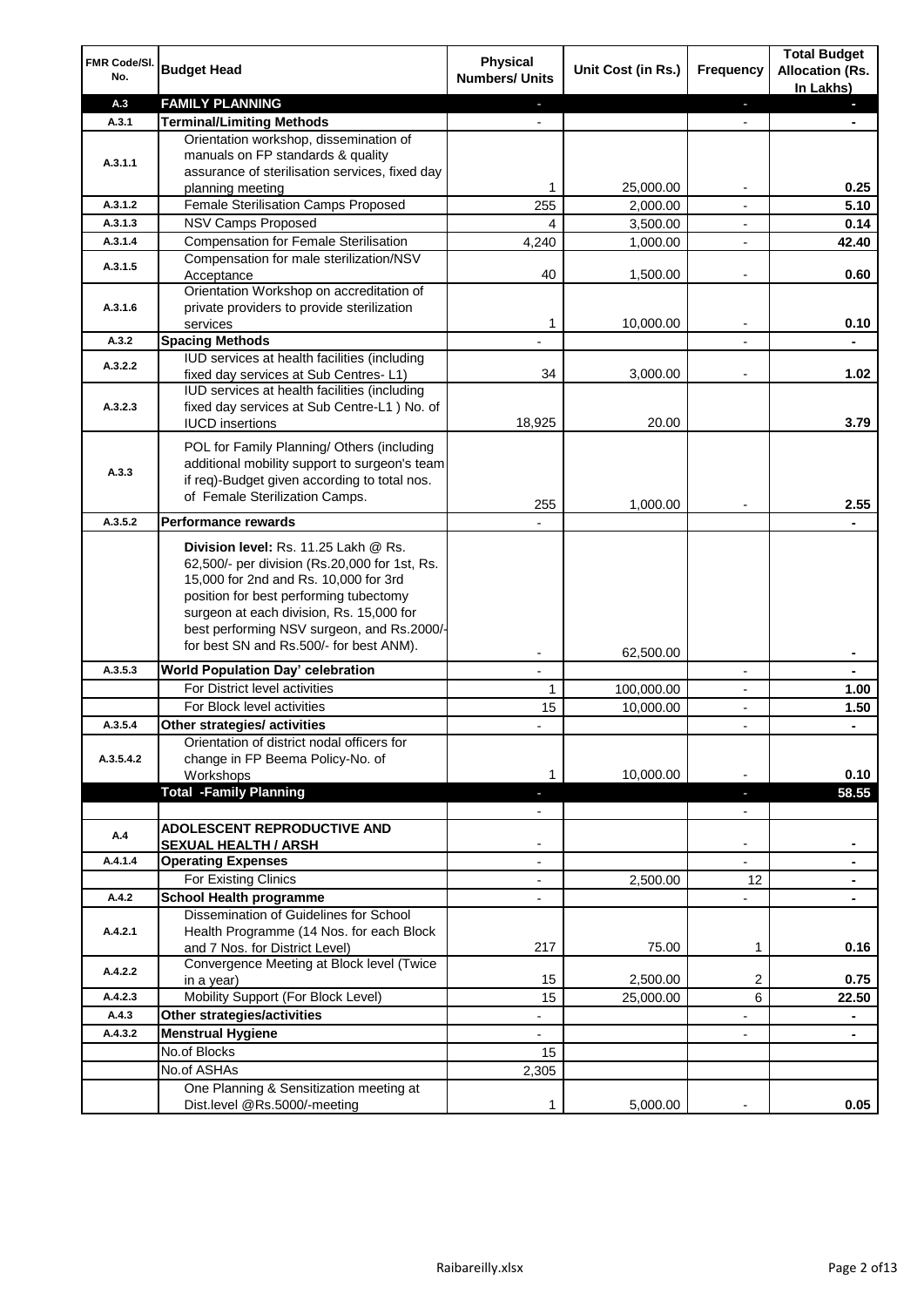| FMR Code/SI.<br>No. | <b>Budget Head</b>                                                                                                                  | Physical<br><b>Numbers/ Units</b> | Unit Cost (in Rs.) | Frequency                | <b>Total Budget</b><br><b>Allocation (Rs.</b><br>In Lakhs) |
|---------------------|-------------------------------------------------------------------------------------------------------------------------------------|-----------------------------------|--------------------|--------------------------|------------------------------------------------------------|
|                     | One Review & Refresher meeting at<br>Dist.level @Rs.5000/-meeting                                                                   | 1                                 | 5,000.00           |                          | 0.05                                                       |
|                     | Reporting Register for District & Blocks                                                                                            |                                   |                    |                          |                                                            |
|                     | @Rs.30/-register                                                                                                                    | 16                                | 30.00              |                          | 0.005                                                      |
|                     | Reporting Register for ASHA @Rs.30/-regist                                                                                          | 2,305                             | 30.00              |                          | 0.69                                                       |
|                     | Storage Almirahs for District & Blocks<br>@Rs.5000/- Almirahs                                                                       | 16                                | 5,000.00           | $\overline{\phantom{a}}$ | 0.80                                                       |
|                     | 2 Flex banner with hanging rod per                                                                                                  |                                   |                    |                          |                                                            |
|                     | block/Dist.@Rs.500/-banner                                                                                                          | 32                                | 500.00             |                          | 0.16                                                       |
|                     | <b>Sub-total ARSH</b>                                                                                                               | $\sim$                            |                    | $\sim$                   | 25.17                                                      |
| A.5                 | <b>URBAN RCH (focus on Urban slums)</b>                                                                                             |                                   |                    |                          | н.                                                         |
| A.5.2               | Human Resource for Urban Health                                                                                                     |                                   |                    |                          |                                                            |
| A.5.2.1             | Doctors/Mos                                                                                                                         | 1                                 | 36,000.00          | 6                        | 2.16                                                       |
| A.5.2.4             | <b>ANM</b>                                                                                                                          | $\mathbf{1}$                      | 9,900.00           | 6                        | 0.59                                                       |
| A.5.2.5<br>A.5.2.12 | <b>Staff Nurse</b><br>Sweeper cum Choukidar                                                                                         | $\mathbf{1}$                      | 16,500.00          | 6                        | 0.99                                                       |
| A.5.3               | Operating expenses for UHP and UHC                                                                                                  | $\mathbf{1}$                      | 4,950.00           | 6                        | 0.30<br>$\blacksquare$                                     |
|                     | Rent @7000/Month/Centre                                                                                                             | 1                                 | 7,000.00           | 6                        | 0.42                                                       |
|                     | Telephone Bills @ 1000/Month/Centre                                                                                                 | $\mathbf{1}$                      | 1,000.00           | 6                        | 0.06                                                       |
|                     | Electricity Bills @ 1500/Month/Centre                                                                                               | $\mathbf{1}$                      | 1,500.00           | 6                        | 0.09                                                       |
|                     | Contingency @ 500/Month/Centre                                                                                                      | 1                                 | 500.00             | 6                        | 0.03                                                       |
|                     | <b>Total- Urban Health</b>                                                                                                          | $\blacklozenge$                   |                    | ×                        | 4.64                                                       |
|                     |                                                                                                                                     |                                   |                    |                          | $\blacksquare$                                             |
| A.7                 | <b>PNDT Activities</b>                                                                                                              | ٠                                 |                    | ٠                        | ٠                                                          |
| A.7.1               | <b>Support to PC-PNDT Cells</b>                                                                                                     | $\blacksquare$                    |                    | $\blacksquare$           | ٠                                                          |
|                     | <b>Divisional Level</b>                                                                                                             | $\blacksquare$                    |                    |                          |                                                            |
|                     | Remuneration of Data Assistant (At Each<br>Division PC-PNDT Cell)                                                                   |                                   | 17,000.00          | 12                       |                                                            |
|                     | Contingency for the operation of cell @                                                                                             |                                   |                    |                          |                                                            |
|                     | Rs.20000/-                                                                                                                          |                                   | 20,000.00          | 1                        |                                                            |
|                     | One time office setup cost @ Rs.100000/-<br><b>District Level</b>                                                                   | $\overline{\phantom{a}}$          | 100,000.00         | 1                        |                                                            |
|                     | Remuneration of Data Entry Operator (At                                                                                             |                                   |                    |                          |                                                            |
|                     | Each District PC-PNDT Cell)                                                                                                         | 1                                 | 10,000.00          | 12                       | 1.20                                                       |
|                     | Contingency for the operation of cell @<br>Rs.20000/-                                                                               | 1                                 | 20,000.00          | 1                        | 0.20                                                       |
|                     | One time office setup cost @ Rs. 50000/-                                                                                            | $\mathbf{1}$                      | 50,000.00          | 1                        | 0.50                                                       |
| A.7.2               | <b>Other PNDT activities</b>                                                                                                        |                                   |                    |                          |                                                            |
| A.7.2.3             | Visit of division level inspection committees<br>(TA/DA of Additional Director will be<br>incurred from this amount) @ Rs.30000 for |                                   |                    |                          |                                                            |
|                     | 10 visit in a year<br>Orientation of members of the district                                                                        |                                   | 3,000.00           | 10                       |                                                            |
| A.7.2.8             | advisory committees at Division Levels (No.<br>of Workshops)                                                                        | ۰                                 | 25,000.00          | 1                        |                                                            |
| A.7.2.10            | District Level Sensitization (No. of<br>Workshops)                                                                                  |                                   | 10,000.00          |                          | 0.10                                                       |
|                     | <b>Total- PC-PNDT</b>                                                                                                               |                                   |                    |                          | 2.00                                                       |
|                     |                                                                                                                                     |                                   |                    |                          |                                                            |
| A.8                 | <b>Human Resources</b>                                                                                                              |                                   |                    |                          | ÷.                                                         |
| A.8.1               | <b>Contractual Staff &amp; Services</b>                                                                                             |                                   |                    |                          |                                                            |
| A.8.1.1.1.f         | Honoraria for ANMs at Sub Centres                                                                                                   | 3                                 | 10,000.00          | 6                        | 1.80                                                       |
| A.8.1.1.2.f         | Honoraria for Staff Nurses - SNCU                                                                                                   |                                   | 16,500.00          | 6                        |                                                            |
| A.8.1.1.2.f         | Honoraria for Staff Nurses -NRC                                                                                                     | 4                                 | 16,500.00          | 6                        | 3.96                                                       |
| A.8.1.2.1           | Honoraria for Laboratory Technicians                                                                                                | 3                                 | 11,880.00          | 6                        | 2.14                                                       |
| A.8.1.3.5.d         | Honoraria for Paediatricians- Child Health                                                                                          |                                   | 48,000.00          | 6                        |                                                            |
| A.8.1.3.7           | Honoraria for Dental Doctors                                                                                                        | $\blacksquare$                    | 35,000.00          | 6                        |                                                            |
| A.8.1.5.8           | Honoraria for M.O. (Training Coordinators for<br>training NRCs/SNCUs)                                                               |                                   | 36,000.00          | 6                        |                                                            |
| A.8.1.7.2           | Honoraria for X-Ray Technicians                                                                                                     | 2                                 | 11,800.00          | 6                        | 1.42                                                       |
| A.8.1.7.4           | <b>School Health Teams (Exclusively for SH)</b>                                                                                     |                                   |                    |                          |                                                            |
| A.8.1.7.4.a         | <b>Honoraria for Medical Officers</b>                                                                                               |                                   |                    |                          | ۰                                                          |
|                     | No. of MBBS Doctors-Existing                                                                                                        |                                   | 36,000.00          | 6                        | ۰                                                          |
|                     | No. of MBBS Doctors-New                                                                                                             | 15                                | 36,000.00          | $\overline{2}$           | 10.80                                                      |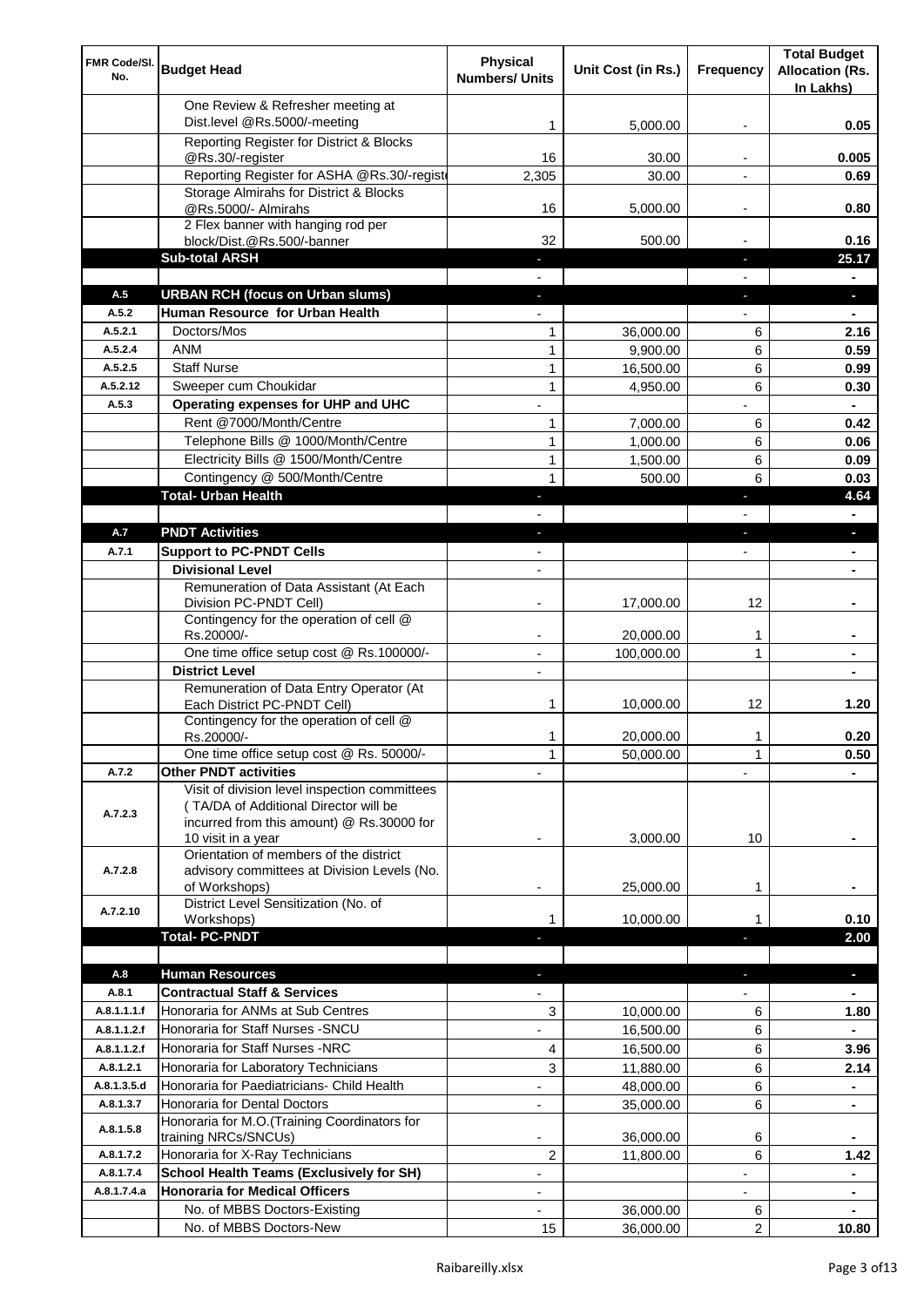|                     |                                                  | <b>Physical</b>          |                    |                          | <b>Total Budget</b>    |
|---------------------|--------------------------------------------------|--------------------------|--------------------|--------------------------|------------------------|
| FMR Code/SI.<br>No. | <b>Budget Head</b>                               | <b>Numbers/ Units</b>    | Unit Cost (in Rs.) | Frequency                | <b>Allocation (Rs.</b> |
|                     |                                                  |                          |                    |                          | In Lakhs)              |
|                     | No. of BDS Doctors-Existing                      | $\overline{\phantom{a}}$ | 35,000.00          | 6                        | ۰                      |
|                     | No. of AYUSH Doctors-Existing                    | $\overline{\phantom{a}}$ | 24,000.00          | 6                        | $\blacksquare$         |
|                     | No. of AYUSH Doctors-New                         | 30                       | 24,000.00          | 2                        | 14.40                  |
| A.8.1.7.4.b         | <b>Honoraria for Physiotherapists</b>            | $\overline{\phantom{a}}$ | 11,880.00          | 6                        | ۰                      |
| A.8.1.7.4.c         | <b>Honoraria for Dental Hygienists</b>           | $\overline{\phantom{a}}$ | 11,880.00          | 6                        | ۰                      |
| A.8.1.7.4.d         | <b>Honoraria for Ophthalmic Assistants</b>       | $\overline{\phantom{a}}$ | 11,880.00          | 6                        |                        |
| A.8.1.7.4.e         | Honoraria for Staff Nurses/GNMs-Existing         | $\blacksquare$           | 16,500.00          | 6                        | ۰                      |
|                     | Honoraria for Staff Nurses/GNMs-New              | $\overline{7}$           | 16,500.00          | $\overline{c}$           | 2.31                   |
|                     | Honoraria for ANMs-Existing                      |                          | 10,000.00          | 6                        |                        |
| A.8.1.7.4.g         | Honoraria for ANMs-New                           | 23                       | 10,000.00          | 2                        | 4.60                   |
|                     | Honoraria for FP Counsellors(@ Rs.9300/-         |                          |                    |                          |                        |
| A.8.1.7.5.1         | (Rs.9000/-Honoraria and 300/-for                 |                          |                    |                          |                        |
|                     | communication support)                           | 3                        | 9,300.00           | 6                        | 1.67                   |
| A.8.1.7.5.2         | <b>Honoraria for ARSH Counsellors</b>            |                          | 12,000.00          | 6                        |                        |
| A.8.1.7.5.4         | <b>Honoraria for Nutritionist-NRC</b>            | 1                        | 15,000.00          | 6                        | 0.90                   |
|                     | Honoraria for Staff under Routine                |                          |                    |                          |                        |
|                     | Immunization                                     |                          |                    |                          |                        |
|                     | Refrigerator Mechanics-District Level            |                          | 16,500.00          | 6                        |                        |
| A.8.1.7.7           | Cold Chain Handlers-District Level               | 1                        | 9,900.00           | 6                        | 0.59                   |
|                     | Vaccine Store Keepers-Division Level             |                          | 22,000.00          | 6                        | ۰                      |
|                     | Refrigerator Mechanics-Division Level            | $\blacksquare$           | 16,500.00          | 6                        | ۰                      |
|                     | Vaccine Van Drivers-Division Level               | $\overline{\phantom{a}}$ | 16,500.00          | 6                        | $\blacksquare$         |
|                     | Cold Chain Handlers-Division Level               | $\blacksquare$           | 9,900.00           | 6                        | $\blacksquare$         |
| A.8.1.9             | <b>Honoraria for Data Entry Operators</b>        | 1                        | 8,800.00           | 6                        | 0.53                   |
| A.8.1.11.f          | <b>Honoraria for Caretakers-NRC</b>              | 1                        | 4,000.00           | 6                        | 0.24                   |
| A.8.1.11.f          | <b>Honoraria for Cooks-NRC</b>                   | 1                        | 5,000.00           | 6                        | 0.30                   |
|                     | TOTAL - HUMAN RESOURCE                           |                          |                    |                          | 45.66                  |
|                     |                                                  |                          |                    |                          |                        |
| A.9                 | <b>TRAINING</b>                                  | ٠                        |                    | ٠                        | ٠                      |
|                     |                                                  |                          |                    |                          |                        |
| A.9.3               | <b>Maternal Health Training</b>                  | ٠                        |                    | ÷.                       | ٠                      |
| A.9.3.1             | <b>Skilled Attendance at Birth / SBA</b>         |                          |                    |                          | $\blacksquare$         |
|                     |                                                  |                          |                    |                          |                        |
| A.9.3.1.1           | Setting up of SBA Training Centres               | 1                        | 25,000.00          | $\blacksquare$           | 0.25                   |
|                     | <b>Training of Staff Nurses in SBA</b>           | $\blacksquare$           |                    | $\blacksquare$           |                        |
| A.9.3.1.4           | Total Batches to be conducted (4 Per             |                          |                    |                          |                        |
|                     | Batch) @ Rs.103300/ Batch                        | 6                        | 103,300.00         |                          | 6.20                   |
| A.9.3.4             | <b>Safe Abortion Services Training</b>           |                          |                    |                          | ۰                      |
|                     | Training of Medical Officers in safe             |                          |                    |                          |                        |
|                     | abortion                                         |                          |                    |                          |                        |
| A.9.3.4.2           | Total Batches to be conducted @ Rs.52000         |                          |                    |                          |                        |
|                     | /batch                                           |                          | 52,000.00          |                          |                        |
| A.9.3.5             | RTI / STI Training                               |                          |                    | $\blacksquare$           |                        |
|                     | <b>Training of Medical Officers in RTI/STI</b>   |                          |                    |                          |                        |
| A.9.3.5.3           | Total Batches to be conducted @ Rs.72600         |                          |                    |                          |                        |
|                     | /batch                                           | 2                        | 72,600.00          |                          | 1.45                   |
|                     | Sub Total - Maternal Health Training             |                          |                    |                          | 7.90                   |
|                     |                                                  |                          |                    |                          |                        |
| A.9.5               | <b>Child Health Training</b>                     |                          |                    |                          |                        |
| A.9.5.2.2           | <b>F-IMNCI Training for Medical Officers</b>     |                          |                    |                          |                        |
|                     | <b>Total Training Load</b>                       |                          |                    |                          |                        |
|                     | <b>Batch Size/Participants</b>                   | 16                       |                    |                          |                        |
|                     | No. of Batches                                   |                          | 212,900.00         | $\blacksquare$           |                        |
|                     | Total Batches to be observed(25% of              |                          |                    |                          |                        |
|                     | organized batches)                               | $\blacksquare$           | 7,500.00           |                          | ٠                      |
| A.9.5.2.3           | <b>F-IMNCI Training for Staff Nurses</b>         | $\overline{\phantom{a}}$ |                    | $\overline{\phantom{a}}$ | ٠                      |
|                     | <b>Total Training Load</b>                       | $\overline{\phantom{a}}$ |                    |                          |                        |
|                     | <b>Batch Size/Participants</b>                   | -                        |                    |                          |                        |
|                     | No. of Batches                                   | $\overline{\phantom{a}}$ | 206,900.00         |                          |                        |
|                     | Total Batches to be observed(25% of              |                          |                    |                          |                        |
|                     | organized batches)                               |                          | 7,500.00           |                          |                        |
| A.9.5.5.2.a         | <b>IMNCI Plus(CCSP)-10 Days TOT for</b>          |                          |                    | $\blacksquare$           |                        |
|                     | <b>Physicians</b>                                |                          |                    |                          |                        |
|                     | <b>Total Training Load</b>                       |                          |                    |                          |                        |
|                     | <b>Batch Size/Participants</b><br>No. of Batches | 24                       | 576,300.00         |                          |                        |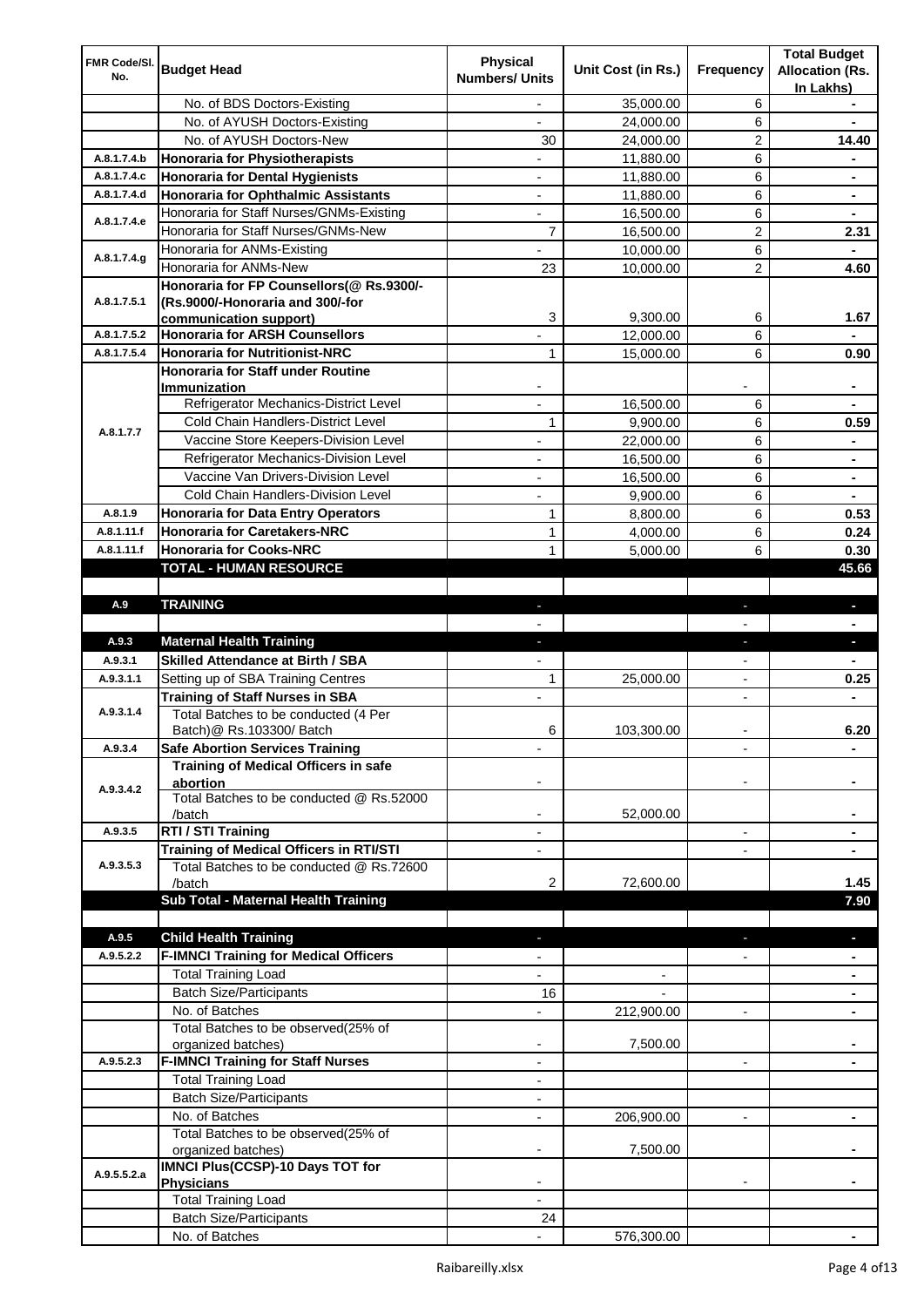| <b>FMR Code/SI.</b><br>No. | <b>Budget Head</b>                                                             | Physical<br><b>Numbers/ Units</b> | Unit Cost (in Rs.) | Frequency                | <b>Total Budget</b><br><b>Allocation (Rs.</b><br>In Lakhs) |
|----------------------------|--------------------------------------------------------------------------------|-----------------------------------|--------------------|--------------------------|------------------------------------------------------------|
|                            | Total Batches to be observed(25% of<br>organized batches)                      |                                   | 11,000.00          |                          |                                                            |
|                            | Sub Total- Child Health Training                                               |                                   |                    |                          |                                                            |
|                            |                                                                                |                                   |                    |                          |                                                            |
| A.9.7                      | Adolescent Reproductive and Sexual Health/<br><b>ARSH Training</b>             |                                   |                    |                          |                                                            |
|                            | <b>ARSH training for ANMs/LHVs</b>                                             |                                   |                    |                          |                                                            |
| A.9.7.4                    | Total Batches to be conducted@ Rs.71000/<br>Batch                              | 3                                 | 71,000.00          |                          | 2.13                                                       |
|                            | <b>Sub Total- ARSH Training</b>                                                |                                   |                    |                          | 2.13                                                       |
|                            |                                                                                |                                   |                    |                          |                                                            |
| A.9.8.4.2                  | <b>Clinical Establishment Act</b>                                              | 1                                 | 798,000.00         |                          | 7.98                                                       |
|                            | <b>TOTAL - Training</b>                                                        |                                   |                    |                          | 18.01                                                      |
|                            |                                                                                |                                   |                    |                          |                                                            |
| A.10                       | <b>PROGRAMME MANAGEMENT</b>                                                    |                                   |                    |                          |                                                            |
| A.10.2                     | <b>District Programme Management Support</b><br>Unit                           |                                   |                    |                          |                                                            |
|                            | <b>Contractual Staffs for DPMSU</b>                                            |                                   |                    |                          | ٠                                                          |
| A.10.2.1                   | Honoraria for District Programme Manager                                       | 1                                 | 32,700.00          | 6                        | 1.96                                                       |
| A.10.2.2                   | Honoraria for District Accounts Manager                                        | 1                                 | 26,650.00          | 6                        | 1.60                                                       |
| A.10.2.3                   | Honoraria for District Data Manager(District<br>Data cum Account Assistant)    | 1                                 | 18,150.00          | 6                        | 1.09                                                       |
| A.10.2.7                   | Honoraria for Office Assistant                                                 | 1                                 | 7,000.00           | 6                        | 0.42                                                       |
| A.10.2.8.1                 | Operational Expenses for DPMU unit                                             | 1                                 | 75,000.00          | 6                        | 4.50                                                       |
|                            | Honoraria for District Community Process                                       |                                   |                    |                          |                                                            |
| A.10.2.8.2                 | Manager                                                                        | 1                                 | 26,650.00          | 6                        | 1.60                                                       |
|                            | <b>Sub Total - DPMU</b>                                                        |                                   |                    |                          | 11.17                                                      |
| A.10.3                     | <b>Block Programme Management Unit (BPMU)</b>                                  |                                   |                    | $\overline{\phantom{a}}$ | ٠                                                          |
| A.10.3.1                   | Honoraria for Block Programme Managers                                         | 15                                | 20,000.00          | 6                        | 18.00                                                      |
| A.10.3.2                   | Honoraria for Block Accounts Managers                                          | 15                                | 10,000.00          | 6                        | 9.00                                                       |
|                            | <b>Sub Total - DPMU</b>                                                        | ٠                                 |                    | r                        | 27.00                                                      |
|                            |                                                                                |                                   |                    |                          |                                                            |
| A.10.6                     | <b>Concurrent Audit System</b>                                                 |                                   |                    |                          | ٠                                                          |
|                            | Budget For Block Units(Rs.1500 per<br>Block/Quarter)                           | 15                                | 1,500.00           |                          | 0.90                                                       |
|                            | Budget For District (District HO Rs.<br>4500/Month)                            | 1                                 | 4,500.00           | 12                       | 0.54                                                       |
|                            | <b>Sub Total - Concurrent Audit</b>                                            |                                   |                    |                          | 1.44                                                       |
|                            |                                                                                |                                   |                    |                          |                                                            |
| A.10.7                     | <b>Mobility Support, Field Visits</b>                                          |                                   |                    | $\overline{\phantom{a}}$ | $\blacksquare$                                             |
| A.10.7.2                   | Mobility Support-DPMU/District (2 Vehicles<br>per District per month)          | 2                                 | 25,000.00          | 12                       | 6.00                                                       |
| A.10.7.3                   | Mobility Support-BPMU/Block (1 Vehicle per<br>District per Month)              | 15                                | 25,000.00          | 12                       | 45.00                                                      |
| A.10.7.4.1                 | Mobility Support for Div.PMU Division & AD<br>Offices( 1 vehicle per Division) |                                   | 25,000.00          | 12                       |                                                            |
|                            | Sub Total - Mobility Support, Field Visits                                     |                                   |                    |                          | 51.00                                                      |
|                            |                                                                                |                                   |                    |                          |                                                            |
|                            | <b>TOTAL - Programme Management</b>                                            |                                   |                    | ı                        | 90.61                                                      |
|                            |                                                                                |                                   |                    |                          |                                                            |
|                            | <b>GRAND TOTAL- RCH FLEXIPOOL</b>                                              | E.                                |                    | J,                       | 1,227.66                                                   |
|                            |                                                                                | $\blacksquare$                    |                    | $\overline{\phantom{a}}$ |                                                            |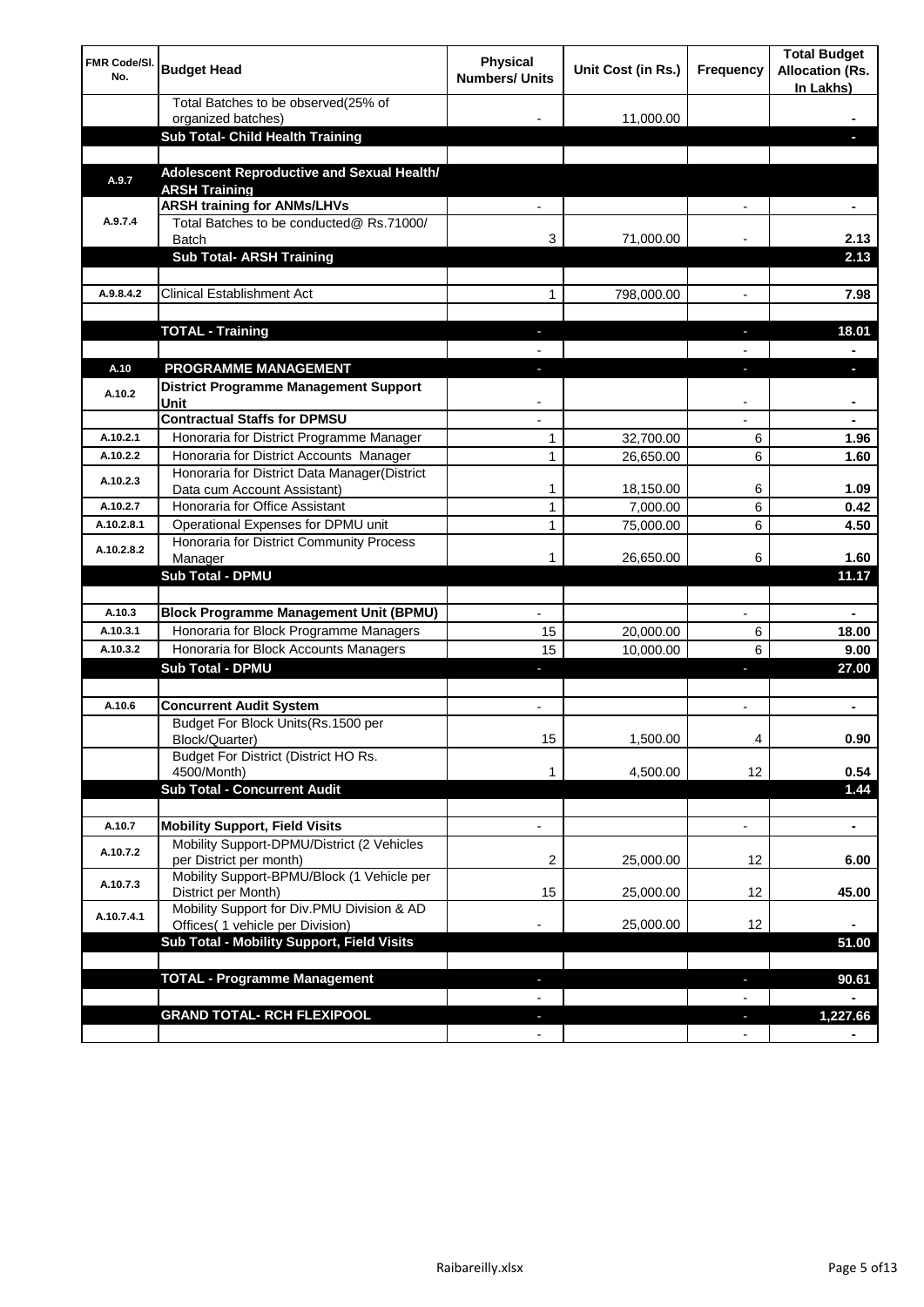| FMR Code/SI.<br>No. | <b>Budget Head</b>                                                                                                                                           | <b>Physical</b><br><b>Numbers/ Units</b> | Unit Cost (in Rs.) | Frequency      | <b>Total Budget</b><br><b>Allocation (Rs.</b><br>In Lakhs) |
|---------------------|--------------------------------------------------------------------------------------------------------------------------------------------------------------|------------------------------------------|--------------------|----------------|------------------------------------------------------------|
| в                   | <b>MISSION FLEXIPOOL</b>                                                                                                                                     |                                          |                    | ı              |                                                            |
| <b>B1</b>           | <b>ASHA</b>                                                                                                                                                  |                                          |                    |                |                                                            |
| B1.1.1.4.2          | ASHA State Trainers - TOT (Module VI&VII)-                                                                                                                   |                                          |                    |                |                                                            |
|                     | National Level-Cost of TA/DA                                                                                                                                 |                                          | 15,000.00          |                |                                                            |
| B1.1.3.3            | <b>Incentive for FP</b>                                                                                                                                      |                                          |                    |                |                                                            |
| B1.1.3.3.1          | Incentive for ASHA @ Rs. 1000 if a couple<br>adopts permanent methods after 02<br>children(Assumed that 15.56 % clients<br>adopts permanent methods after 02 |                                          |                    |                |                                                            |
| B1.1.3.5            | children).<br><b>Other incentive</b>                                                                                                                         | 666                                      | 1,000.00           |                | 6.66                                                       |
|                     |                                                                                                                                                              | $\overline{\phantom{a}}$                 |                    |                |                                                            |
| B1.1.3.5.1          | On taking Complicated On pregnancy cases<br>or New born cases to the health facility<br>@Rs.150/- case (up to 3 cases/year)                                  | 2,305                                    | 150.00             | 3              | 10.37                                                      |
| B1.1.3.5.3          | Birth & Death Registration (For 30 birth & 9<br>deaths/ASHA) -Amount Approved 90% Only                                                                       | 2,305                                    | 180.00             |                | 3.73                                                       |
|                     | TA/DA for attending Monthly Meetings                                                                                                                         |                                          |                    |                |                                                            |
| B1.1.3.5.5          | @Rs.100/Meeting - Amount Approved 90%                                                                                                                        |                                          |                    |                |                                                            |
|                     | Only                                                                                                                                                         | 2,305                                    | 100.00             | 12             | 24.89                                                      |
| B1.1.3.5.6          | Maternal Death Audit Information<br>(@Rs.200/Case)-Amount Approved 50%                                                                                       |                                          |                    |                |                                                            |
|                     | Only                                                                                                                                                         | 238                                      | 200.00             |                | 0.24                                                       |
|                     | Incentives to ASHA Sangini(@Rs.150 for                                                                                                                       |                                          |                    |                |                                                            |
| B1.1.3.5.12         | one field visit and 20 visits per month)                                                                                                                     |                                          | 3,000.00           | 10             | $\blacksquare$                                             |
| B1.1.3.6            | <b>Other Activities</b>                                                                                                                                      | $\overline{\phantom{a}}$                 |                    |                |                                                            |
| B1.1.3.6.1          | ASHA Divas/Annual ASHA Samellan-                                                                                                                             |                                          |                    |                |                                                            |
|                     | (Amount Approved 70% Only)<br><b>ASHA Payment Voucher</b>                                                                                                    | 2,305                                    | 250.00             |                | 4.03<br>0.58                                               |
| B1.1.3.6.3          |                                                                                                                                                              | 2,305<br>15                              | 25.00              |                | 0.02                                                       |
|                     | <b>ASHA Master Payment Register</b><br><b>ASHA Sangini Format</b>                                                                                            | 102                                      | 150.00<br>50.00    |                | 0.05                                                       |
| B1.1.4              | Awards to ASHA's/Link workers                                                                                                                                | 15                                       | 5,000.00           |                | 0.75                                                       |
|                     | <b>ASHA Resource Centre/ASHA Mentoring</b>                                                                                                                   |                                          |                    |                |                                                            |
| B1.1.5              | Group                                                                                                                                                        | $\overline{\phantom{a}}$                 |                    | $\overline{a}$ | $\blacksquare$                                             |
| B1.1.5.4            | Mobility Costs ASHA Mentoring Group for<br>district*4 meetings@Rs.2500/meeting                                                                               | 4                                        | 2,500.00           |                | 0.10                                                       |
|                     | <b>Sub Total - ASHA</b>                                                                                                                                      |                                          |                    |                | 51.43                                                      |
|                     |                                                                                                                                                              |                                          |                    |                |                                                            |
| <b>B2</b>           | <b>Untied Funds</b>                                                                                                                                          |                                          |                    |                |                                                            |
| B <sub>2.1</sub>    | No. of CHCs/SDH and Amount Approved 71%<br>Only                                                                                                              | 13                                       | 50,000.00          | 1              | 4.62                                                       |
| <b>B2.2</b>         | No. of PHCs and Amount Approved 93% Only                                                                                                                     | 41                                       | 25,000.00          | 1              | 9.53                                                       |
| <b>B2.3</b>         | No. of Sub Centres and Amount Approved                                                                                                                       |                                          |                    |                |                                                            |
|                     | 46% Only                                                                                                                                                     | 268                                      | 10,000.00          | 1              | 12.33                                                      |
| <b>B2.4</b>         | No. of VHNSCs and Amount Approved 36%                                                                                                                        | 695                                      | 10,000.00          | 1              | 25.02                                                      |
|                     | Only<br><b>Sub Total - Untied Funds</b>                                                                                                                      |                                          |                    |                | 51.50                                                      |
|                     |                                                                                                                                                              |                                          |                    |                |                                                            |
| <b>B.3</b>          | <b>Annual Maintenance Grants</b>                                                                                                                             | ٠                                        |                    |                | $\overline{\phantom{a}}$                                   |
| <b>B3.1</b>         | No. of CHCs and Amount Approved 70% Only                                                                                                                     | 13                                       | 100,000.00         | 1              | 9.10                                                       |
| <b>B3.2</b>         | No. of PHCs and Amount Approved 69% Only                                                                                                                     | 36                                       | 50,000.00          | 1              | 12.42                                                      |
| <b>B3.3</b>         | No. of Sub Centres and Amount Approved                                                                                                                       |                                          |                    |                |                                                            |
|                     | 49% Only<br>Sub Total - AMG                                                                                                                                  | 237                                      | 10,000.00          | 1              | 11.61                                                      |
|                     |                                                                                                                                                              | ٠                                        |                    | T              | 33.13                                                      |
| <b>B.6</b>          | <b>Corpus Grants to HMS/RKS</b>                                                                                                                              | a,                                       |                    | T              | ٠                                                          |
| B6.1                | District Hospitals (DH+DWH)                                                                                                                                  | 2                                        |                    |                |                                                            |
|                     | Amount Approved for District Hospitals                                                                                                                       |                                          |                    |                | 8.03                                                       |
| B6.2                | No. of CHCs and Amount Approved 90% Only                                                                                                                     | 13                                       | 100,000.00         | 1              | 11.70                                                      |
| B6.3                | No. of PHCs and Amount Approved 90% Only                                                                                                                     | 41                                       | 50,000.00          | 1              | 18.45                                                      |
|                     | <b>Sub Total - HMS/RKS</b>                                                                                                                                   |                                          |                    |                | 38.18                                                      |
|                     |                                                                                                                                                              |                                          |                    |                |                                                            |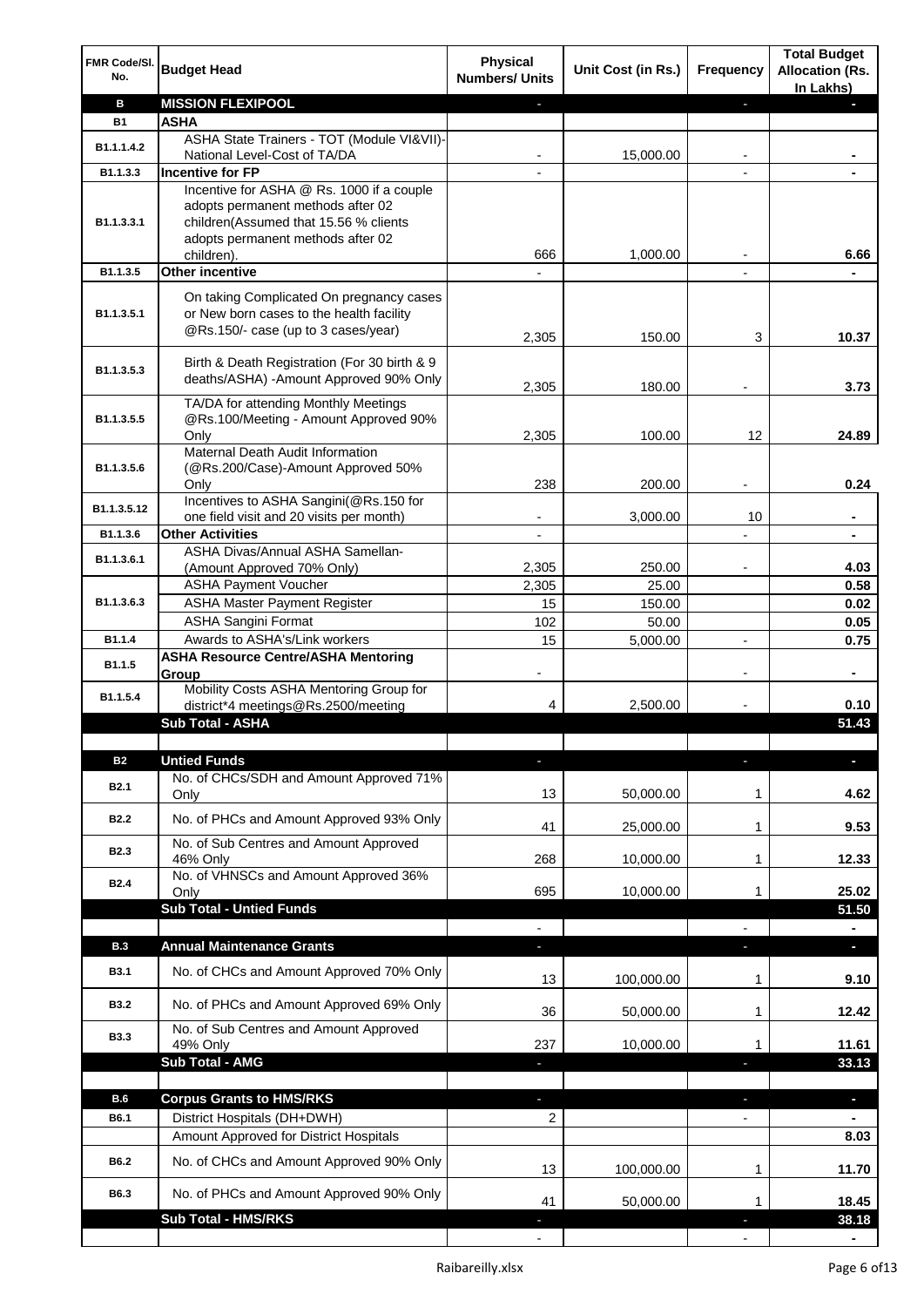| FMR Code/SI.<br>No.    | <b>Budget Head</b>                                                                      | <b>Physical</b><br><b>Numbers/ Units</b> | Unit Cost (in Rs.) | <b>Frequency</b>         | <b>Total Budget</b><br><b>Allocation (Rs.</b><br>In Lakhs) |
|------------------------|-----------------------------------------------------------------------------------------|------------------------------------------|--------------------|--------------------------|------------------------------------------------------------|
| <b>B9</b>              | <b>Mainstreaming of AYUSH</b>                                                           | ٠                                        |                    | ٠                        |                                                            |
| <b>B.9.1</b>           | <b>Medical Officers (Only AYUSH)</b>                                                    | $\overline{\phantom{a}}$                 |                    | $\overline{\phantom{a}}$ |                                                            |
| B.9.1.1                | <b>Contractual Medical Officers</b>                                                     | 32                                       | 24,000.00          | 6                        | 46.08                                                      |
| B.9.2                  | <b>AYUSH Pharmacists</b>                                                                | 6                                        | 9,000.00           | 6                        | 3.24                                                       |
|                        | <b>Sub Total (AYUSH)</b>                                                                | ٠                                        |                    | п                        | 49.32                                                      |
|                        |                                                                                         |                                          |                    |                          |                                                            |
| <b>B10</b>             | <b>IEC-BCC Activities</b>                                                               | $\blacksquare$                           |                    | T                        | D.                                                         |
|                        | Implementation of BCC/IEC Activities at                                                 |                                          |                    |                          |                                                            |
| <b>B.10.2</b>          | district level                                                                          |                                          |                    |                          | 5.00                                                       |
| B.10.5.2               | Printing of WIFS Cards, Referral Slips, etc                                             | $\overline{\phantom{a}}$                 |                    | -                        | ٠                                                          |
|                        | WIFS Cards for School Children(No. of Cards)                                            |                                          | 4.00               |                          |                                                            |
|                        | Sub Total (IEC/BCC)                                                                     |                                          |                    |                          | 5.00                                                       |
| <b>B15</b>             | <b>Planning, Implementation and Monitoring</b>                                          |                                          |                    |                          |                                                            |
| B15.2                  | <b>Quality Assurance</b>                                                                |                                          |                    |                          |                                                            |
| B15.2.2                | <b>Quality Assurance Committees</b>                                                     |                                          |                    |                          |                                                            |
|                        | <b>Division Level</b>                                                                   |                                          |                    |                          |                                                            |
|                        | One time establishment @ Rs. 1.00 Lakh/                                                 |                                          |                    |                          |                                                            |
|                        | Division (Amount Approved 50% Only)                                                     |                                          |                    |                          |                                                            |
|                        |                                                                                         |                                          | 100,000.00         | 1                        |                                                            |
|                        | Operational Expenses @Rs. 5000/month/                                                   |                                          |                    |                          |                                                            |
|                        | division (Amount Approved 50% Only)                                                     |                                          | 5,000.00           | 12                       |                                                            |
|                        | <b>District Level</b>                                                                   |                                          |                    |                          |                                                            |
|                        | One time establishment @ Rs. 1.00 Lakh/<br>District (Amount Approved 50% Only)          | 1                                        | 100,000.00         | 1                        | 0.50                                                       |
|                        |                                                                                         |                                          |                    |                          |                                                            |
|                        | Operational Expenses @Rs. 5000/ Month/<br>District (Amount Approved 50% Only)           | 1                                        | 5,000.00           | $12 \overline{ }$        | 0.30                                                       |
| B15.2.4                | <b>Review meetings</b>                                                                  |                                          |                    |                          |                                                            |
| B15.2.4.2              | <b>Division Level</b>                                                                   |                                          |                    | ٠                        |                                                            |
|                        | Review meetings @ Rs 10000/- per meeting<br>for 4 meeting per division (Amount Approved |                                          |                    |                          |                                                            |
|                        | 50% Only)                                                                               |                                          | 10,000.00          | 4                        |                                                            |
|                        | <b>District Level</b><br>Review meetings @ Rs 10000/- per meeting                       |                                          |                    |                          |                                                            |
|                        | for 4 meeting per District (Amount Approved                                             |                                          |                    |                          |                                                            |
|                        | 50% Only)                                                                               | 1                                        | 10,000.00          | 4                        | 0.20                                                       |
| B15.2.5                | <b>Other Block Level Activities</b>                                                     |                                          |                    |                          |                                                            |
| B15.2.5.1              | Block QA visioning meeting (Orienting<br>Block Officials on Facility Solutions Levels-  |                                          |                    |                          |                                                            |
|                        | Amount Approved 50% Only)                                                               | 1                                        | 35,000.00          | 1                        | 0.18                                                       |
| B <sub>15.2</sub> .5.2 | Quality Management System (QMS) training<br>workshop -(Amount Approved 50% Only)        | 1                                        | 100,000.00         | 1                        | 0.50                                                       |
|                        | <b>Sub Total - Quality Assurance</b>                                                    |                                          |                    |                          | 1.68                                                       |
|                        |                                                                                         |                                          |                    | $\overline{a}$           | $\blacksquare$                                             |
| B15.3                  | <b>Monitoring and Evaluation</b>                                                        |                                          |                    |                          |                                                            |
| B15.3.1.6.3            | Honoraria of Data Entry Operators for MCTS                                              | 15                                       | 11,000.00          | 6                        | 9.90                                                       |
| B15.3.2                | <b>Computerization HMIS and E-governance</b>                                            |                                          |                    | $\overline{a}$           | $\blacksquare$                                             |
|                        | HMIS Operational Cost (excluding HR & Trainings)-                                       |                                          |                    |                          |                                                            |
|                        | Expenses for Internet @1500/month/                                                      |                                          |                    |                          |                                                            |
|                        | computer for 951 Nos<br>Expenses for Internet Rs.750/pm/block                           | 17                                       | 1,500.00           | 12                       | 3.06                                                       |
| B15.3.2.1.a            | computer(new) for 820 Nos.                                                              | 15                                       | 750.00             | 12                       | 1.35                                                       |
|                        | Expenses for Internet Data Card<br>@Rs.750/pm/Computer (new) for 75 Nos.                | 1                                        | 750.00             | 12                       | 0.09                                                       |
|                        | Expenses for Internet Data Card<br>@Rs.750/pm/Computer (new) for 18 Nos.                |                                          | 750.00             | 12                       |                                                            |
| B15.3.2.1.d            | Other Office and admin expenses                                                         |                                          |                    |                          |                                                            |
|                        | Maintenance of Computers/AMC/etc -HMIS                                                  |                                          |                    |                          |                                                            |
| B15.3.2.1.d.2          | (Block -PHC/CHC, CH, CMF (M/F) Old<br>@Rs. 4000/unit for 951 no.                        | 17                                       | 4,000.00           | 1                        | 0.68                                                       |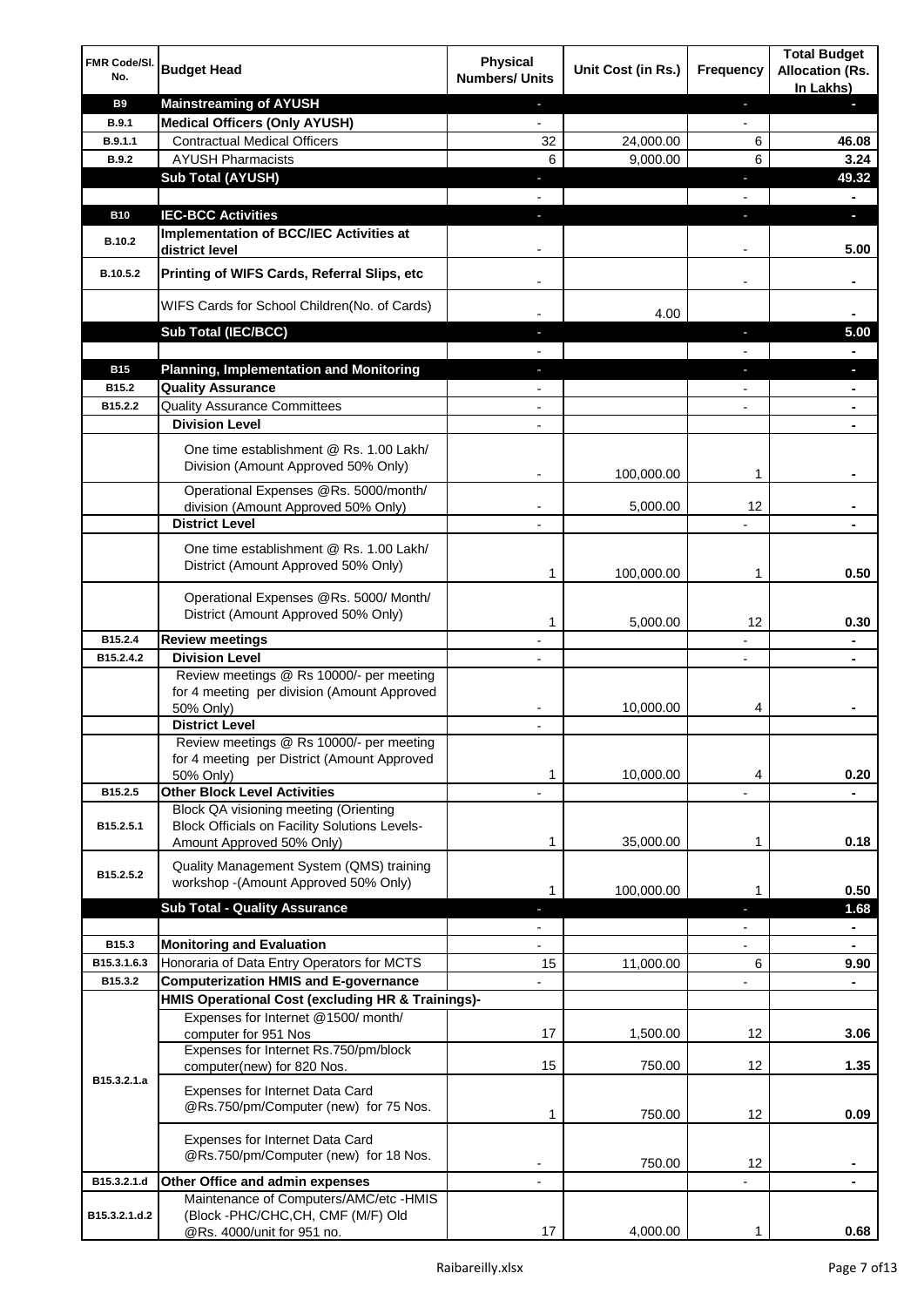| FMR Code/SI.<br>No.  | <b>Budget Head</b>                                                                                 | <b>Physical</b><br><b>Numbers/ Units</b> | Unit Cost (in Rs.) | Frequency      | <b>Total Budget</b><br><b>Allocation (Rs.</b><br>In Lakhs) |
|----------------------|----------------------------------------------------------------------------------------------------|------------------------------------------|--------------------|----------------|------------------------------------------------------------|
| B15.3.2.1.d.3        | Purchase of computer consumables/Admin<br>Expenses @ Rs.1000.00 for 951 no.-Six<br>Months          | 17                                       | 1,000.00           | 6              | 1.02                                                       |
| B15.3.2.2.a          | MCTS Operational Cost (excluding HR &<br>Trainings)                                                |                                          |                    |                |                                                            |
| B15.3.2.2.b          | Procurement of<br>computers/Printers/Cartridges, etc. -<br>@50,000.00/Computer Systems for 820 No. | 15                                       | 50,000.00          | 1              | 7.50                                                       |
| B15.3.2.2.d          | Other Office and admin expenses<br>@12,000.00 per year -820 No.(New)                               | 15                                       | 12,000.00          | 1              | 1.80                                                       |
| B15.3.3              | Other M & E Activities                                                                             |                                          |                    | $\overline{a}$ | $\blacksquare$                                             |
| B15.3.3.5            | Review Meetings for MCTS @ Rs<br>4,000/meeting for 12 meetings                                     | 1                                        | 4,000.00           | 12             | 0.48                                                       |
|                      | <b>Sub Total - Monitoring and Evaluation</b>                                                       |                                          |                    |                | 25.88                                                      |
|                      |                                                                                                    |                                          |                    |                |                                                            |
| <b>B.16</b>          | <b>PROCUREMENT</b>                                                                                 |                                          |                    |                |                                                            |
| B16.1.1              | <b>Procurement of Equipments: MH</b>                                                               |                                          |                    |                |                                                            |
| B16.1.1.2<br>B16.1.6 | MVA / EVA Kits for Safe Abortion services                                                          | 5                                        | 2,500.00           |                | 0.13                                                       |
| B16.1.6.1            | <b>Equipments for ARSH/ School Health</b><br>Equipments for ARSH Clinics (New)                     |                                          | 15,000.00          | 1              |                                                            |
|                      | <b>Sub Total (Procurement of Equipments)</b>                                                       |                                          |                    |                | 0.13                                                       |
|                      |                                                                                                    |                                          |                    |                |                                                            |
| B.16.2.1             | Drugs & supplies for MH                                                                            |                                          |                    |                |                                                            |
| B.16.2.1.2           | Drugs for Safe Abortion (No. of MMA<br>estimated in year 2013-14)                                  | 332                                      | 200.00             |                | 0.66                                                       |
| B.16.2.4             | <b>Supplies for IMEP</b>                                                                           |                                          |                    |                |                                                            |
| B.16.2.4.1           | Bio-Medical Waste Management-District<br>level                                                     |                                          |                    |                | 21.82                                                      |
| B.16.2.4.2           | Bio-Medical Waste Management-CHC level                                                             |                                          |                    |                | 18.88                                                      |
| B.16.2.4.3           | Cleaning/Washing, House keeping and<br>Laundry Management - District Level                         |                                          |                    |                | 35.92                                                      |
| B.16.2.4.4           | Cleaning/Washing, House keeping and<br>Laundry Management - CHC/PHC Level                          |                                          |                    |                | 29.39                                                      |
|                      | <b>ASHA Drug Kits</b>                                                                              |                                          |                    |                |                                                            |
| B.16.2.5.2           | Drug Kit replenishment for ASHAs @ Rs.<br>300/ASHA                                                 | 1,885                                    | 300.00             |                | 5.66                                                       |
| B.16.2.6             | Drugs & supplies for WIFS<br>For Govt. & Govt. aided Schools (Classes VI                           |                                          |                    |                |                                                            |
|                      | to XII)                                                                                            |                                          |                    |                |                                                            |
|                      | <b>Total Beneficiaries</b>                                                                         | 88,476                                   |                    |                |                                                            |
| B.16.2.6.1           | IFA Tables Required at District (                                                                  |                                          |                    |                |                                                            |
| B.16.2.6.2           | Beneficiary* 52 Tabs)<br>Albendazole Tablets Required at District                                  | 4,600,750                                | 0.12               | $\blacksquare$ | 5.52                                                       |
|                      | (Beneficiary *2 Tabs)                                                                              | 176,952                                  | 1.00               |                | 1.77                                                       |
| B.16.2.7             | Drugs & Supplies under SHP                                                                         |                                          |                    |                |                                                            |
|                      | For Aganwadi Centres<br>Expected No. of Children at AWCs                                           | 57,800                                   |                    |                |                                                            |
|                      | No. of IFA Bottles (One bottle of 100                                                              |                                          |                    |                |                                                            |
|                      | ml./child)                                                                                         | 57,800                                   | 10.00              |                | 5.78                                                       |
|                      | Albendazole Tablets (2 tablets per Child)                                                          | 115,600                                  | 1.00               |                | 1.16                                                       |
|                      | For Primary Schools(For Govt. & Govt.                                                              |                                          |                    |                |                                                            |
|                      | aided Schools Classes I to V)<br>Expected No. of Children in Schools                               | 161,459                                  |                    |                |                                                            |
|                      | No. of Tablets Required at District (52                                                            |                                          |                    |                |                                                            |
|                      | Tabs./ Beneficiary)<br>No. of Tablets Required at District (2 Tabs./                               | 8,395,867                                | 0.12               |                | 10.08                                                      |
|                      | Beneficiary)                                                                                       | 322,918                                  | 1.00               |                | 3.23                                                       |
|                      | <b>Medicines for Teams</b><br>No. of Blocks                                                        |                                          |                    |                |                                                            |
|                      | First Time Medicines For Teams (2 Teams                                                            | 15                                       |                    |                |                                                            |
|                      | in Each Block)                                                                                     | 30                                       | 18,000.00          |                | 5.40                                                       |
|                      | Sub Total (Procurement of Drugs & Supplies)                                                        |                                          |                    |                | 145.26                                                     |
|                      |                                                                                                    |                                          |                    |                |                                                            |
| <b>B.17</b>          | <b>Drugs Warehouses/Logistics Management</b>                                                       |                                          |                    |                |                                                            |
|                      | Honoraria of Staff at Regional Drug                                                                |                                          |                    |                |                                                            |
|                      | Warehouse                                                                                          |                                          |                    |                |                                                            |
|                      |                                                                                                    | Raibareilly.xlsx                         |                    |                | Page 8 of 13                                               |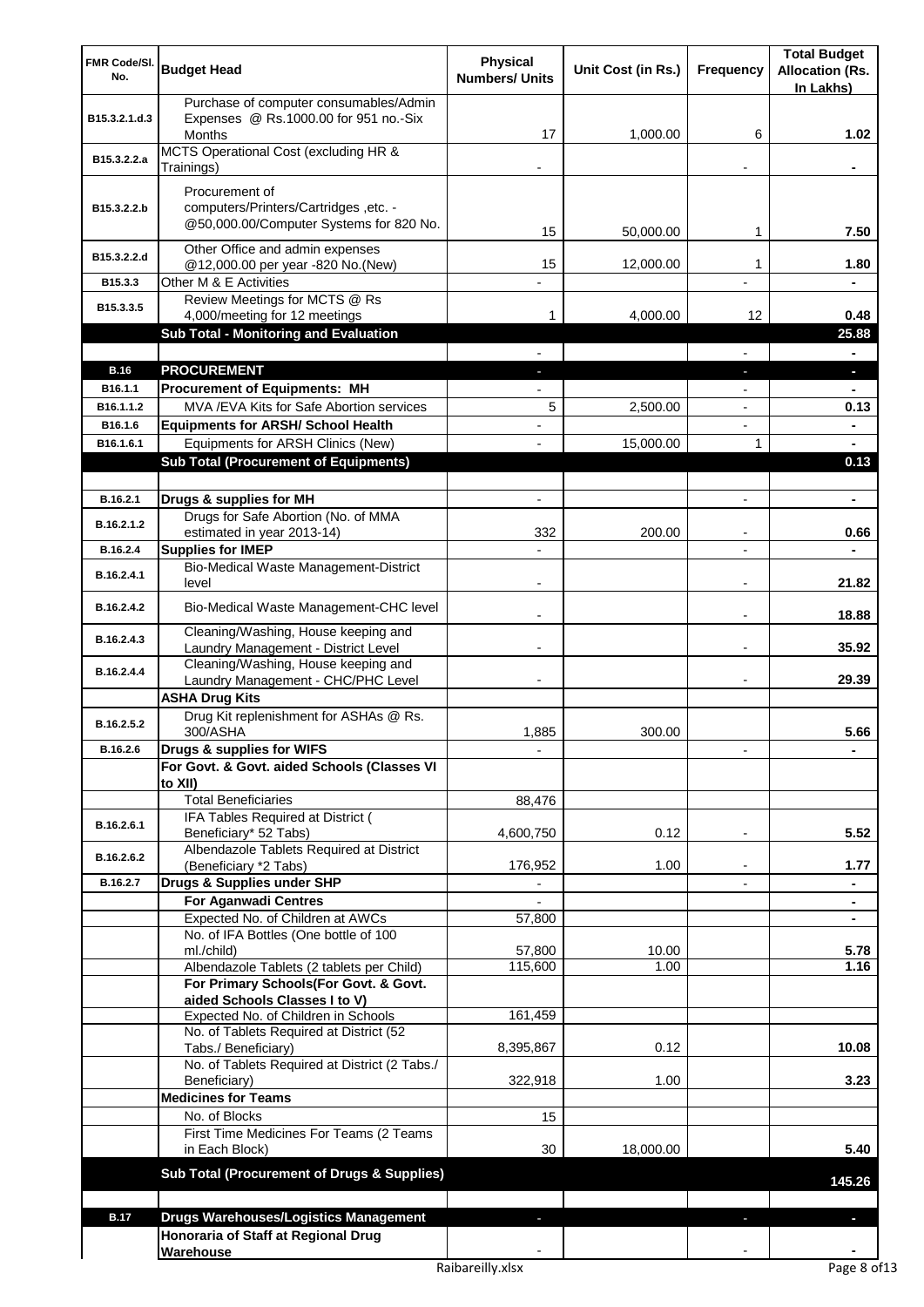| FMR Code/SI.<br>No. | <b>Budget Head</b>                                                                                                                                                                                                                                                            | <b>Physical</b><br><b>Numbers/ Units</b> | Unit Cost (in Rs.) | Frequency                | <b>Total Budget</b><br><b>Allocation (Rs.</b><br>In Lakhs) |
|---------------------|-------------------------------------------------------------------------------------------------------------------------------------------------------------------------------------------------------------------------------------------------------------------------------|------------------------------------------|--------------------|--------------------------|------------------------------------------------------------|
|                     | Accountant                                                                                                                                                                                                                                                                    | $\overline{a}$                           | 10,000.00          | 6                        |                                                            |
|                     | Computer Operator Cum Store Keeper                                                                                                                                                                                                                                            | $\overline{\phantom{0}}$                 | 10,000.00          | 6                        | ۰                                                          |
|                     | Fork-Lift Operator cum Mechanic                                                                                                                                                                                                                                               | $\overline{\phantom{0}}$                 | 6,500.00           | 6                        |                                                            |
| <b>B.17.1</b>       | Fourth class / Loader                                                                                                                                                                                                                                                         | $\overline{\phantom{0}}$                 | 6,500.00           | 6                        | ٠                                                          |
|                     | Generator Operator cum Electrician                                                                                                                                                                                                                                            | $\overline{\phantom{0}}$                 | 5,000.00           | 6                        | ٠                                                          |
|                     | Sweeper                                                                                                                                                                                                                                                                       | $\overline{\phantom{a}}$                 | 3,500.00           | 6                        | ٠                                                          |
|                     | <b>Armed Guards</b>                                                                                                                                                                                                                                                           | $\overline{\phantom{0}}$                 | 6,335.00           | 6                        | ۰                                                          |
|                     | <b>General Guards</b>                                                                                                                                                                                                                                                         | $\overline{\phantom{a}}$                 | 5,157.00           | 6                        | ۰                                                          |
|                     | Gardener                                                                                                                                                                                                                                                                      | ۰                                        | 3,000.00           | 6                        | ۰                                                          |
|                     | <b>Honoraria of Staff at District Drug</b>                                                                                                                                                                                                                                    |                                          |                    |                          |                                                            |
|                     | Warehouse                                                                                                                                                                                                                                                                     |                                          |                    |                          | ۰                                                          |
|                     | Computer Operator Cum Store Keeper                                                                                                                                                                                                                                            | 1                                        | 10,000.00          | 6                        | 0.60                                                       |
| <b>B.17.3</b>       | Generator Operator Cum Mechanic/Electricia                                                                                                                                                                                                                                    | $\mathbf{1}$                             | 5,000.00           | 6                        | 0.30                                                       |
|                     | Loader                                                                                                                                                                                                                                                                        | $\mathbf{1}$                             | 5,000.00           | 6                        | 0.30                                                       |
|                     | Choukidar                                                                                                                                                                                                                                                                     | $\mathbf{1}$                             | 5,000.00           | 6                        | 0.30                                                       |
|                     | Part-time Sweeper                                                                                                                                                                                                                                                             | $\mathbf{1}$                             | 2,500.00           | 6                        | 0.15                                                       |
| B.17.4.1            | <b>Operational Cost for Regional Drug ware</b><br>House                                                                                                                                                                                                                       |                                          |                    |                          |                                                            |
|                     | <b>Electricity Charges</b>                                                                                                                                                                                                                                                    |                                          |                    |                          |                                                            |
|                     | Telephone Charges                                                                                                                                                                                                                                                             |                                          |                    |                          |                                                            |
|                     | POL & Maintenance of DG Sets                                                                                                                                                                                                                                                  |                                          |                    |                          |                                                            |
|                     | Stationary                                                                                                                                                                                                                                                                    |                                          |                    |                          |                                                            |
|                     | Contingency                                                                                                                                                                                                                                                                   |                                          |                    |                          |                                                            |
|                     | <b>Sub Total-Drug Ware Houses</b>                                                                                                                                                                                                                                             |                                          |                    |                          | 1.65                                                       |
|                     |                                                                                                                                                                                                                                                                               |                                          |                    |                          |                                                            |
|                     | <b>GRAND TOTAL- MISSION FLEXIPOOL</b>                                                                                                                                                                                                                                         | ٠                                        |                    |                          | 403.15                                                     |
|                     |                                                                                                                                                                                                                                                                               | $\overline{\phantom{0}}$                 |                    |                          |                                                            |
| C                   | <b>IMMUNISATION</b><br>RI strengthening project (Review meeting,                                                                                                                                                                                                              | $\overline{\phantom{a}}$                 |                    | r                        | ı                                                          |
| C.1                 | Mobility support, Outreach services etc)                                                                                                                                                                                                                                      |                                          |                    |                          |                                                            |
| C.1.a               | Mobility Support for supervision for district<br>level officers @Rs 250000/- Year                                                                                                                                                                                             | 1                                        | 250,000.00         | $\overline{\phantom{a}}$ | 2.50                                                       |
|                     | Mobility support for supervision at State                                                                                                                                                                                                                                     |                                          |                    |                          |                                                            |
| C.1.b               | level                                                                                                                                                                                                                                                                         |                                          |                    | $\blacksquare$           | ۰                                                          |
| C.1.c               | Printing and dissemination of Immunization<br>cards, tally sheets, monitoring forms etc.@<br>Rs 10 /- Beneficiary                                                                                                                                                             |                                          |                    |                          |                                                            |
|                     | Support for Quarterly State level review                                                                                                                                                                                                                                      | 85,767                                   | 10.00              |                          | 8.58                                                       |
| C.1.d               | meetings of district officer                                                                                                                                                                                                                                                  | $\overline{\phantom{0}}$                 |                    |                          | ۰                                                          |
| C.1.e               | Quarterly review meetings exclusive for RI<br>at district level with Block Mos, CDPO, and                                                                                                                                                                                     |                                          |                    |                          |                                                            |
|                     | other stake holders (@ Rs 100/- per<br>participant(5 participant / block)                                                                                                                                                                                                     | 300                                      | 100.00             |                          | 0.30                                                       |
|                     | Quarterly review meetings exclusive for RI                                                                                                                                                                                                                                    |                                          |                    |                          |                                                            |
| C.1.f               | at block level @Rs 50/- per person as<br>honorarium/Asha(For travel) & Rs 25 per<br>person at the disposal of MOIC for meeting<br>expenses (Refreshment, stationery and                                                                                                       |                                          |                    |                          |                                                            |
|                     | mis.)                                                                                                                                                                                                                                                                         | 2,400                                    | 75.00              |                          | 1.80                                                       |
| C.1.g               | Focus on slum & underserved areas in<br>urban areas/alternative vaccinator for slums<br>(Hiring of ANM @ 450/-per session for four<br>sessions/month/slum of 10000 population<br>and Rs.300/ month as contingency per slum<br>i.e.Rs.2100/-month/slum of 10000<br>population) |                                          | 2,100.00           |                          |                                                            |
|                     | Mobilization of children through ASHA or                                                                                                                                                                                                                                      |                                          |                    |                          |                                                            |
| C.1.h               | other mobilizers (@Rs 150/-per session)<br>Alternative vaccine delivery in hard to reach                                                                                                                                                                                      | 37,590                                   | 150.00             | $\overline{a}$           | 56.39                                                      |
| C.1.i               | areas(@Rs 150/-per session)                                                                                                                                                                                                                                                   | 5,712                                    | 150.00             |                          | 8.57                                                       |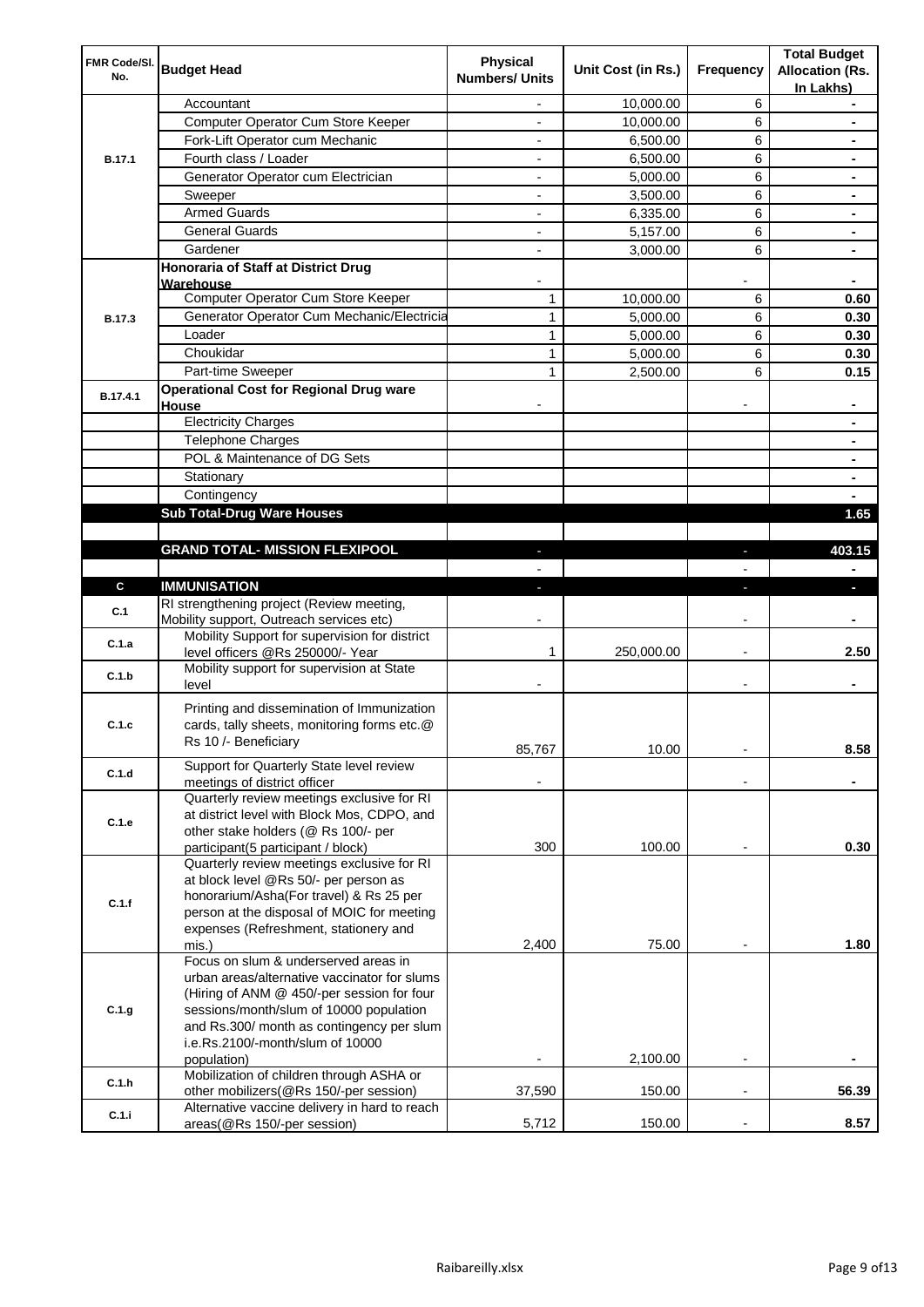| FMR Code/SI.<br>No. | <b>Budget Head</b>                                                                                                                                                                                                          | <b>Physical</b><br><b>Numbers/ Units</b> | Unit Cost (in Rs.) | Frequency | <b>Total Budget</b><br><b>Allocation (Rs.</b><br>In Lakhs) |
|---------------------|-----------------------------------------------------------------------------------------------------------------------------------------------------------------------------------------------------------------------------|------------------------------------------|--------------------|-----------|------------------------------------------------------------|
| C.1.j               | Alternative Vaccine Delivery in other<br>areas(@Rs. 75/- per session)                                                                                                                                                       | 31,307                                   | 75.00              |           | 23.48                                                      |
| C.1.k               | To develop micro plan at sub-centre level(@                                                                                                                                                                                 |                                          |                    |           |                                                            |
|                     | Rs 100/- per sub centre)<br>For consolidation of micro plans at block                                                                                                                                                       | 300                                      | 100.00             |           | 0.30                                                       |
| C.1.1               | level (@ Rs 1000/-per block per PHC and                                                                                                                                                                                     |                                          |                    |           |                                                            |
|                     | Rs 2000/- per district)                                                                                                                                                                                                     | 17                                       | 1,000.00           |           | 0.17                                                       |
| C.1.m               | POL for vaccine delivery from State to<br>district and from district to PHC/CHCs(@ Rs                                                                                                                                       |                                          |                    |           |                                                            |
|                     | 150000/- per district per year)                                                                                                                                                                                             | 1                                        | 150,000.00         |           | 1.50                                                       |
|                     | Consumables for computer including                                                                                                                                                                                          |                                          |                    |           |                                                            |
| C.1.n               | provision for internet access for RIMS (@                                                                                                                                                                                   |                                          |                    |           |                                                            |
|                     | Rs 400/- per month per district)<br>Red/Black plastic bags etc.(@ Rs 3 per bag                                                                                                                                              | 1                                        | 400.00             | 12        | 0.05                                                       |
| C.1.o               | and 2 bags per session)                                                                                                                                                                                                     | 36,677                                   | 3.00               | 2         | 2.20                                                       |
|                     | Hub Cutter/Bleach/Hypochlorite solution/                                                                                                                                                                                    |                                          |                    |           |                                                            |
| C.1.p               | Twin buckets (@ Rs 1200/- per PHC/CHC<br>per year)                                                                                                                                                                          | 15                                       | 1,200.00           |           | 0.18                                                       |
| C.1.q               | Safety Pits(@ Rs 5250/- per pit)                                                                                                                                                                                            | 3                                        | 5,250.00           |           | 0.16                                                       |
|                     | Other Specific requirement                                                                                                                                                                                                  |                                          |                    |           |                                                            |
|                     | Fund for annual maintenance operation of<br>WIC/WIF at division level @ Rs.40000/unit<br>of WIC/WIF                                                                                                                         |                                          | 40,000.00          |           |                                                            |
| C.1.r               | POL for generators and operational<br>expenses at divisional vaccine storage point<br>@ Rs 2.00 Lakhs/ year/division vaccine                                                                                                |                                          |                    |           |                                                            |
|                     | store points                                                                                                                                                                                                                |                                          | 200,000.00         |           |                                                            |
|                     | Electricity bill for WIC/WIF AT state and                                                                                                                                                                                   |                                          |                    |           |                                                            |
|                     | divisional level @ Rs 1.50Lakhs/year<br>/division store points                                                                                                                                                              |                                          | 150,000.00         |           |                                                            |
|                     | <b>AEFI Kits</b>                                                                                                                                                                                                            | 74                                       | 200.00             |           | 0.15                                                       |
| C.2                 | <b>Salary of Contractual Staffs</b>                                                                                                                                                                                         |                                          |                    |           |                                                            |
| C.2.2               | <b>Computer Assistants at District level</b>                                                                                                                                                                                | 1                                        | 10,000.00          | 6         | 0.60                                                       |
| C.3                 | <b>Training under Immunisation</b><br>District level Orientation training including                                                                                                                                         |                                          |                    |           |                                                            |
| C.3.1               | Hep B, Measles, AEFI & JE(wherever<br>required) for 2 days ANM, Multi Purpose<br>Health Worker (Male), LHV, Health<br>Assistant (Male/Female), Nurse Midwives,<br>BEEs & other staff (as per RCH norms) @<br>Rs 46200/batch | 3                                        | 46,200.00          |           | 1.39                                                       |
|                     | Three day training including Hep B, Measles                                                                                                                                                                                 |                                          |                    |           |                                                            |
| C.3.2               | & JE(wherever required) of Medical Officers                                                                                                                                                                                 |                                          |                    |           |                                                            |
|                     | of RI using revised MO training module) @<br>Rs 65600/ batch                                                                                                                                                                |                                          | 65,600.00          |           |                                                            |
| C.3.4               | Two days cold chain handlers training for<br>block level cold chain handlers by State and                                                                                                                                   |                                          |                    |           |                                                            |
|                     | district cold chain officers @ Rs<br>26600/batch                                                                                                                                                                            | 1                                        | 26,600.00          |           | 0.27                                                       |
| C.3.5               | One day training of block level data handlers<br>by DIOs and District cold chain officer to<br>train about the reporting formats of                                                                                         |                                          |                    |           |                                                            |
|                     | immunization @ Rs 300/ person                                                                                                                                                                                               | 15                                       | 300.00             |           | 0.05                                                       |
| C.3.6               | Intensified immunization training of front<br>line workers @ Rs 86660/batch                                                                                                                                                 | 15                                       | 86,660.00          |           | 13.00                                                      |
| C.4                 | <b>Cold Chain Maintenance</b>                                                                                                                                                                                               |                                          |                    |           |                                                            |
|                     | Cold chain maintenance at PHC/CHC Level<br>(@Rs. 750/PHC/CHC per year)                                                                                                                                                      | 1                                        | 750.00             |           | 0.01                                                       |
|                     | Cold chain maintenance at District Level<br>(@Rs. 15000/year)                                                                                                                                                               | 1                                        | 15,000.00          |           | 0.15                                                       |
|                     | Asha Incentives- for full immunization @                                                                                                                                                                                    |                                          |                    |           |                                                            |
|                     | RS.100 per child for full immunization in first                                                                                                                                                                             |                                          |                    |           |                                                            |
| C.5                 | year and Rs.50 per child for ensuring<br>complete immunization up to 2nd year of                                                                                                                                            |                                          |                    |           |                                                            |
|                     | age.(94.22% of the fund)                                                                                                                                                                                                    | 69,150                                   | 150.00             |           | 97.73                                                      |
|                     | TOTOAL - ROUTINE IMMUNIZATION                                                                                                                                                                                               | ٠                                        |                    | F         | 219.50                                                     |
|                     |                                                                                                                                                                                                                             | $\blacksquare$                           |                    |           | $\blacksquare$                                             |
| D                   | <b>National Disease Control Programmes</b>                                                                                                                                                                                  | ٠                                        |                    | J,        | H,                                                         |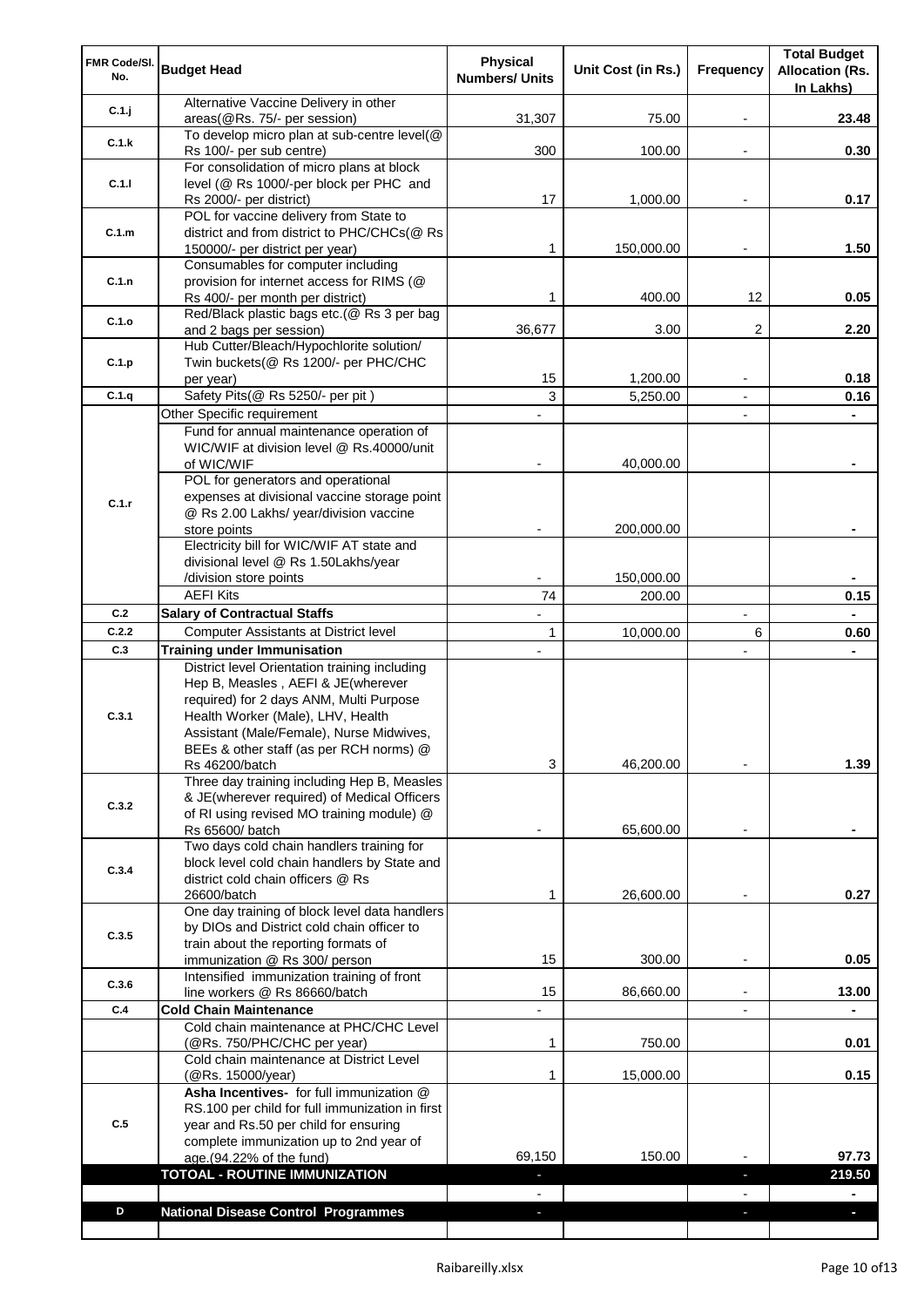| FMR Code/SI.<br>No. | <b>Budget Head</b>                                                                                              | <b>Physical</b><br><b>Numbers/ Units</b> | Unit Cost (in Rs.) | Frequency | <b>Total Budget</b><br><b>Allocation (Rs.</b><br>In Lakhs) |
|---------------------|-----------------------------------------------------------------------------------------------------------------|------------------------------------------|--------------------|-----------|------------------------------------------------------------|
| Е                   | <b>Integrated Disease Surveillance Project</b><br>(IDSP)                                                        |                                          |                    |           |                                                            |
| E.1                 | Operational Costs (Rs. 25000/0 per Month)<br>including 10 Medical Colleges                                      |                                          |                    |           | 3.00                                                       |
| E.2                 | Remuneration for Contractual Human Resource                                                                     |                                          |                    |           |                                                            |
| E.2.1               | Epidemiologist (Rs. 27500-44000)                                                                                |                                          |                    |           | 4.36                                                       |
| E.2.2               | Microbiologist (Rs. 27500-44000)                                                                                |                                          |                    |           |                                                            |
| E.3.2               | Data Manager (Rs. 18000 per Mth)                                                                                |                                          |                    |           | 2.16                                                       |
| E.3.3               | Data Entry Operator (Rs. 11000/mth)                                                                             |                                          |                    |           | 1.32                                                       |
|                     | <b>Training</b>                                                                                                 |                                          |                    |           |                                                            |
|                     | Medical Officers (3 days) @ Rs 50000 /<br>Batch, for one batch                                                  |                                          |                    |           |                                                            |
| E.8                 | Hospital Pharmacists/Nurses Training (1                                                                         |                                          |                    |           |                                                            |
|                     | day) @ Rs.38000 / Batch for 1 batch                                                                             |                                          |                    |           |                                                            |
|                     | One Day Training of Medical College Doctors                                                                     |                                          |                    |           |                                                            |
| E.8                 | Costs on account of Newly Formed Districts                                                                      |                                          |                    |           |                                                            |
|                     | <b>TOTAL-IDSP</b>                                                                                               |                                          |                    |           | 10.84                                                      |
|                     |                                                                                                                 |                                          |                    |           |                                                            |
| F                   | <b>National Vector Borne Disease Control</b>                                                                    |                                          |                    |           |                                                            |
|                     | <b>Programme (NVBDCP)</b>                                                                                       |                                          |                    |           |                                                            |
| F.1.1<br>F.1.1.b    | <b>Malaria</b>                                                                                                  |                                          |                    |           |                                                            |
|                     | <b>ASHA Incentives</b><br>Monitoring, Evaluation & Supervision &                                                |                                          |                    |           | 1.75                                                       |
| F.1.1.d             | Epidemic preparedness including mobility                                                                        |                                          |                    |           | 0.85                                                       |
| F.1.1.e             | <b>IEC/BCC</b>                                                                                                  |                                          |                    |           | 0.42                                                       |
| F.1.1.g             | Training/Capacity Building                                                                                      |                                          |                    |           | 0.25                                                       |
|                     | Sub Total - Malaria                                                                                             |                                          |                    |           | 3.27                                                       |
| F.1.2               | Dengue & Chikungunya                                                                                            |                                          |                    |           |                                                            |
| F.1.2.a(iⅈ)         | Strengthening Surveillance for Apex Referral<br>Lab & Sentinel Surveillance Hospital                            |                                          |                    |           | 1.00                                                       |
| F.1.2.c             | Monitoring/Supervision and Rapid Response                                                                       |                                          |                    |           | 0.25                                                       |
| F.1.2.d             | <b>Epidemic Preparedness</b>                                                                                    |                                          |                    |           | 0.10                                                       |
| F.1.2.e             | Case Management                                                                                                 |                                          |                    |           | 0.10                                                       |
| F.1.2.f             | <b>Vector Control And Environmental</b>                                                                         |                                          |                    |           |                                                            |
|                     | Management                                                                                                      |                                          |                    |           |                                                            |
| F.1.2.g<br>F.1.2.i  | IEC/ BCC for Social Mobilization                                                                                |                                          |                    |           | 0.20<br>0.20                                               |
|                     | Training/ Workshop<br>Sub Total - Dengue & Chikungunya                                                          |                                          |                    |           | 1.85                                                       |
| F.1.3               | <b>AES/JE</b>                                                                                                   |                                          |                    |           |                                                            |
| F.1.3.a             | Strengthening of Sentinel sites which will<br>include Diagnostics and Case Management,<br>supply of kits by Gol |                                          |                    |           | 2.50                                                       |
| F.1.3.b             | IEC / BCC Activities & printing material<br>pertaining to JE / AES                                              |                                          |                    |           | 2.40                                                       |
| F.1.3.c             | Capacity Building in case management of<br>Medical Officer and paramedical from                                 |                                          |                    |           |                                                            |
|                     | PHC/CHC at district level.                                                                                      |                                          |                    |           | 0.50                                                       |
| F.1.3.d             | Monitoring and supervision<br>Procurement of Insecticides (Technical                                            |                                          |                    |           | 1.00                                                       |
| F.1.3.e             | Malathion)<br>Thermal Fog Machine (Small) @ 0.85                                                                |                                          |                    |           | 1.15                                                       |
| F.1.3.f             | lac/machine                                                                                                     |                                          |                    |           | $\overline{\phantom{a}}$                                   |
| F.1.3.g             | Operational cost for Malathion fogging (As<br>per Availability of 3 MT Technical Malathion<br>per district)     |                                          |                    |           | 0.15                                                       |
| $F.1.3.$ j          | Paediatric ICU Establishment and HR &<br>operational cost for Paediatric ICU in<br><b>Endemic Districts</b>     |                                          |                    |           | 213.33                                                     |
| F.1.3.k             | ASHA Insentivization for sensitizing<br>community                                                               |                                          |                    |           | 0.10                                                       |
|                     | Sub Total - AES/JE                                                                                              |                                          |                    |           | 221.13                                                     |
| F.1.4               | <b>Lymphatic Filariasis</b>                                                                                     |                                          |                    |           |                                                            |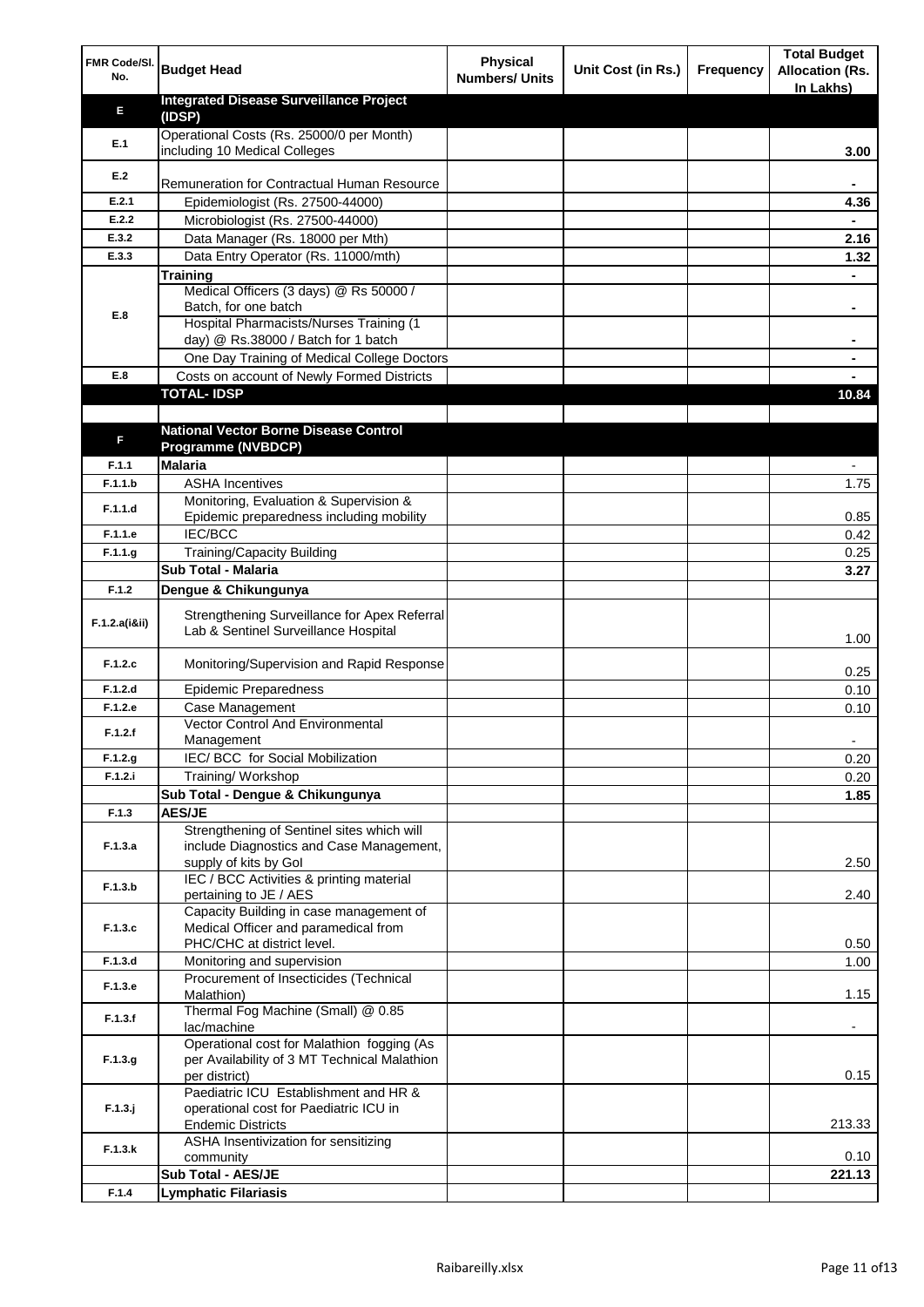| FMR Code/SI.<br>No. | <b>Budget Head</b>                                                                                                                                                                                                                                                    | <b>Physical</b><br><b>Numbers/ Units</b> | Unit Cost (in Rs.) | Frequency      | <b>Total Budget</b><br><b>Allocation (Rs.</b><br>In Lakhs) |
|---------------------|-----------------------------------------------------------------------------------------------------------------------------------------------------------------------------------------------------------------------------------------------------------------------|------------------------------------------|--------------------|----------------|------------------------------------------------------------|
| F.1.4.a             | State Task Force, STAC Meeting, printing<br>forms & register/ Mobility support, district<br>coordination meeting, sensitization of media<br>etc., Morbidity management, monitoring &<br>supervision and mobility support for Rapid<br>response including Line listing |                                          |                    |                | 2.90                                                       |
| F.1.4.b             | Micro Filaria Survey                                                                                                                                                                                                                                                  |                                          |                    |                | 0.49                                                       |
| F.1.4.c             | Post MDA Assessment by medical colleges<br>(Govt, & Private)/ ICMR institutions                                                                                                                                                                                       |                                          |                    |                | 0.15                                                       |
| F.1.4.d             | Training / Sensitization of district level<br>officers on ELF & Drug Distributors /<br>Peripheral health workers                                                                                                                                                      |                                          |                    |                | 3.70                                                       |
| F.1.4.e             | Specific IEC/ BCC at State, districts, PHC,<br>Sub Centre & village lable VHSC/GKs                                                                                                                                                                                    |                                          |                    |                | 1.20                                                       |
| F.1.4.f             | Honorarium for Drug Distributors including<br>ASHA & Supervisors involve in MDA                                                                                                                                                                                       |                                          |                    |                | 7.25                                                       |
| F.1.4.h.ii          | M.F.Survey in Non Endemic districts                                                                                                                                                                                                                                   |                                          |                    |                |                                                            |
|                     | Sub Total - Lymphatic Filariasis                                                                                                                                                                                                                                      |                                          |                    |                | 15.69                                                      |
| F.1.5               | Kalazar                                                                                                                                                                                                                                                               |                                          |                    |                |                                                            |
| F.1.5               | Case Search/ Camp Approach                                                                                                                                                                                                                                            |                                          |                    |                |                                                            |
| F.1.5.a             | Spray Pumps & Accessories                                                                                                                                                                                                                                             |                                          |                    |                |                                                            |
| F.1.5.b             | Operational Cost for Spray including Spray<br>Wages & Pending liability of spray wages                                                                                                                                                                                |                                          |                    |                |                                                            |
| F.1.5.c             | Mobility / P.O.L./ Supervision                                                                                                                                                                                                                                        |                                          |                    |                |                                                            |
| F.1.5.d             | Monitoring & Evaluation                                                                                                                                                                                                                                               |                                          |                    |                |                                                            |
| F.1.5.e/            | Training for Spraying /IEC/                                                                                                                                                                                                                                           |                                          |                    |                |                                                            |
| F.1.5.f             | BCC/Advocacy/Incentive to ASHA/Loss of                                                                                                                                                                                                                                |                                          |                    |                |                                                            |
|                     | Wages<br>Sub Total - Kalazar                                                                                                                                                                                                                                          |                                          |                    |                |                                                            |
|                     | <b>Cash grant for Decentralized commodities</b>                                                                                                                                                                                                                       |                                          |                    |                |                                                            |
|                     | for Malaria + Filaria F.6                                                                                                                                                                                                                                             |                                          |                    |                |                                                            |
| F.6(a,b,c,k)        | Drugs (Chloroquine, Primaquine 2.5/7.5mg)<br>and ACT                                                                                                                                                                                                                  |                                          |                    |                | 0.30                                                       |
| F.6.f               | D.E.C.                                                                                                                                                                                                                                                                |                                          |                    |                | 10.10                                                      |
| F.6.h               | Dengue NS 1 antigen Kit                                                                                                                                                                                                                                               |                                          |                    |                | 0.05                                                       |
| F.6.i               | Larvicidal (Temephos, Bti(AS)/Bti (wp)(for                                                                                                                                                                                                                            |                                          |                    |                |                                                            |
|                     | polluted and non polluted water)                                                                                                                                                                                                                                      |                                          |                    |                | 0.90                                                       |
|                     | <b>Sub Total- Dec.Commodities</b>                                                                                                                                                                                                                                     |                                          |                    |                | 11.35                                                      |
|                     | <b>TOTAL-NVBDCP</b>                                                                                                                                                                                                                                                   |                                          |                    |                | 253.29                                                     |
|                     | <b>National Leprosy Eradication</b>                                                                                                                                                                                                                                   |                                          |                    |                |                                                            |
| G                   | Programme(NLEP)                                                                                                                                                                                                                                                       |                                          |                    |                |                                                            |
| G.1                 | <b>Case Detection and Management</b>                                                                                                                                                                                                                                  |                                          |                    |                |                                                            |
|                     | Specific Plan for high endemic blocks of low                                                                                                                                                                                                                          |                                          |                    |                |                                                            |
| G.1.1               | endemic districts                                                                                                                                                                                                                                                     |                                          |                    |                |                                                            |
|                     | No. of High endemic blocks in Low endemic<br>Districts (ANCDR more than 10)                                                                                                                                                                                           |                                          |                    |                |                                                            |
|                     | House to House Visit by Search team                                                                                                                                                                                                                                   |                                          |                    | $\blacksquare$ | $\blacksquare$                                             |
|                     | Confrmaton of suspect                                                                                                                                                                                                                                                 |                                          |                    |                | ۰                                                          |
|                     | Intensive IEC Activity                                                                                                                                                                                                                                                |                                          |                    |                | $\blacksquare$                                             |
| G.1.2               | <b>Services in Urban services</b>                                                                                                                                                                                                                                     |                                          |                    |                | ٠                                                          |
|                     | Urban Project 2 Mega cities, 2 medium City                                                                                                                                                                                                                            |                                          |                    |                |                                                            |
|                     | 2, 8 Medium City 1, 40 Townships                                                                                                                                                                                                                                      |                                          |                    |                | 1.14                                                       |
| G.1.3               | <b>ASHA involvement</b>                                                                                                                                                                                                                                               |                                          |                    |                |                                                            |
|                     | <b>ASHA Sensitization</b>                                                                                                                                                                                                                                             |                                          |                    |                | 0.203                                                      |
|                     | <b>ASHA Incentive for Services</b>                                                                                                                                                                                                                                    |                                          |                    |                | 0.200                                                      |
| G.1.4               | <b>Materials &amp; Supplies</b>                                                                                                                                                                                                                                       |                                          |                    |                |                                                            |
|                     | Supportive Drugs & Dressing materials                                                                                                                                                                                                                                 |                                          |                    |                | 0.40                                                       |
|                     | Laboratory reagents and equipments<br>scalpels etc.                                                                                                                                                                                                                   |                                          |                    |                | 0.08                                                       |
|                     | Printing works                                                                                                                                                                                                                                                        |                                          |                    |                | 0.25                                                       |
| G.1.5               | <b>NGO Services</b>                                                                                                                                                                                                                                                   |                                          |                    |                | $\blacksquare$                                             |
| G.2                 | <b>DPMR</b>                                                                                                                                                                                                                                                           |                                          |                    |                | ٠                                                          |